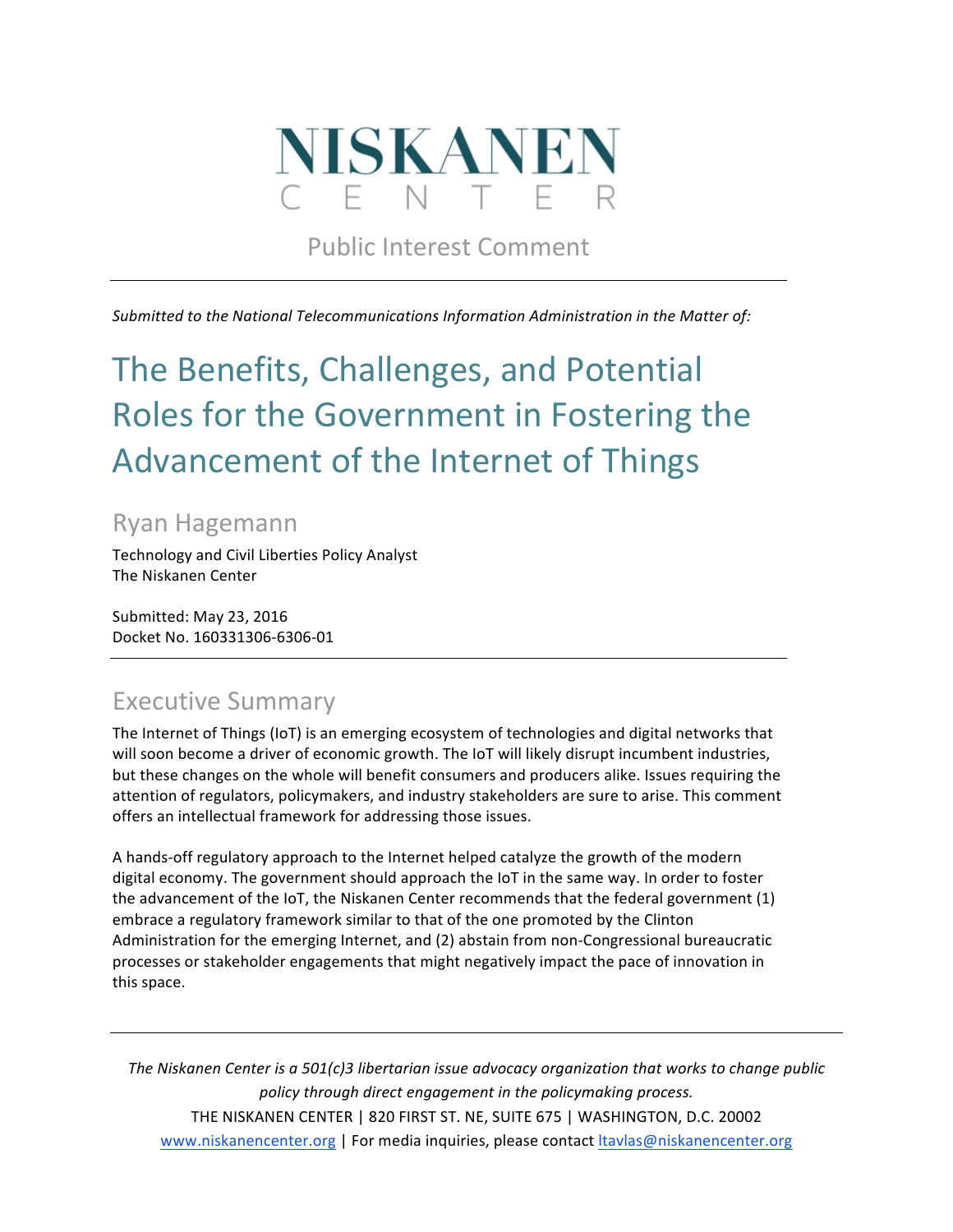# Introduction

The Internet of Things (IoT) is a burgeoning area of technological development. Its ascent promises significant economic benefits, in part through the "disruption" of existing technologies on a scale similar to, and possibly superseding, the emergence of the commercial Internet in the early 1990s. Some industry analysts forecast that the number of devices connected to the Internet, and therefore part of the IoT, will number in the tens of billions, and may even approach one trillion, with potential economic gains projected to range from \$2.7 to 6.2 trillion *annually* by 2025.<sup>1</sup> Other analysts have placed the potential benefits as high as \$19 trillion.<sup>2</sup> As the price of remote frequency identification (RFID) chips and micro-electromechanical systems (MEMS) continue to fall, sensor-equipped components are likely to become embedded in even the most common everyday objects.

The impending proliferation of embedded sensors leaves puts the IoT in a position to reconfigure whole sectors of the economy. Samuel Greengard, author of *The Internet of Things*, writes:

The Internet of Things will introduce new products and services and make many existing offerings completely obsolete. The technology will eliminate jobs but *introduce new lines of work. Connected systems will ripple through education,* government, and business and fundamentally remap and rewire actions, behavior, and social norms. The technology will affect everything from the way *people vote to the way we eat at restaurants and take vacations.*<sup>3</sup>

Rapid, potentially revolutionary change inevitably creates anxiety. Some people are skittish about a more ubiquitously interconnected world, and many of their worries are entirely reasonable.<sup>4</sup> In particular, fears that the the IoT may threaten privacy and enable surveillance are worth taking very seriously. But these concerns should not blind us to the potential benefits of the IoT. Many of the same concerns were raised during the development of the Internet. Nevertheless, the Internet has become an immensely valuable tool and resource for people the world over. It's important to address concerns about and potential costs of the IoT without sidelining its development, lest we lose out on its many promising benefits.

We are grateful for the opportunity to respond to NTIA's questions regarding the IoT. Given the many questions to which NTIA has requested answers, we have attempted to answer only those regarding matters on which which the Niskanen Center has expertise. Our comments will focus specifically on general issues (questions 1-3), economic issues (question 13), policy issues (questions 15-17), and additional issues (questions 25-27). For ease of navigation, the original

 $1$  "Disruptive Technologies: Advances that will transform life, business, and the global economy," *McKinsey Global Institute*, May 2013, p. 51, http://www.mckinsey.com/business-functions/businesstechnology/our-insights/disruptive-technologies.

 $\overline{2}$  "The Internet of Everything—A \$19 Trillion Opportunity," Cisco Consulting Services, http://www.cisco.com/c/dam/en\_us/services/portfolio/consulting-services/documents/consultingservices-capturing-ioe-value-aag.pdf. 

Samuel Greengard, "The Internet of Things," The MIT Press (Cambridge, MA), 2015, p. Xv. <sup>4</sup> Andv Meek, "What Role should the government play in developing the internet of things?, The

Guardian, October 14, 2015, https://www.theguardian.com/technology/2015/oct/14/governmentregulation-internet-of-things.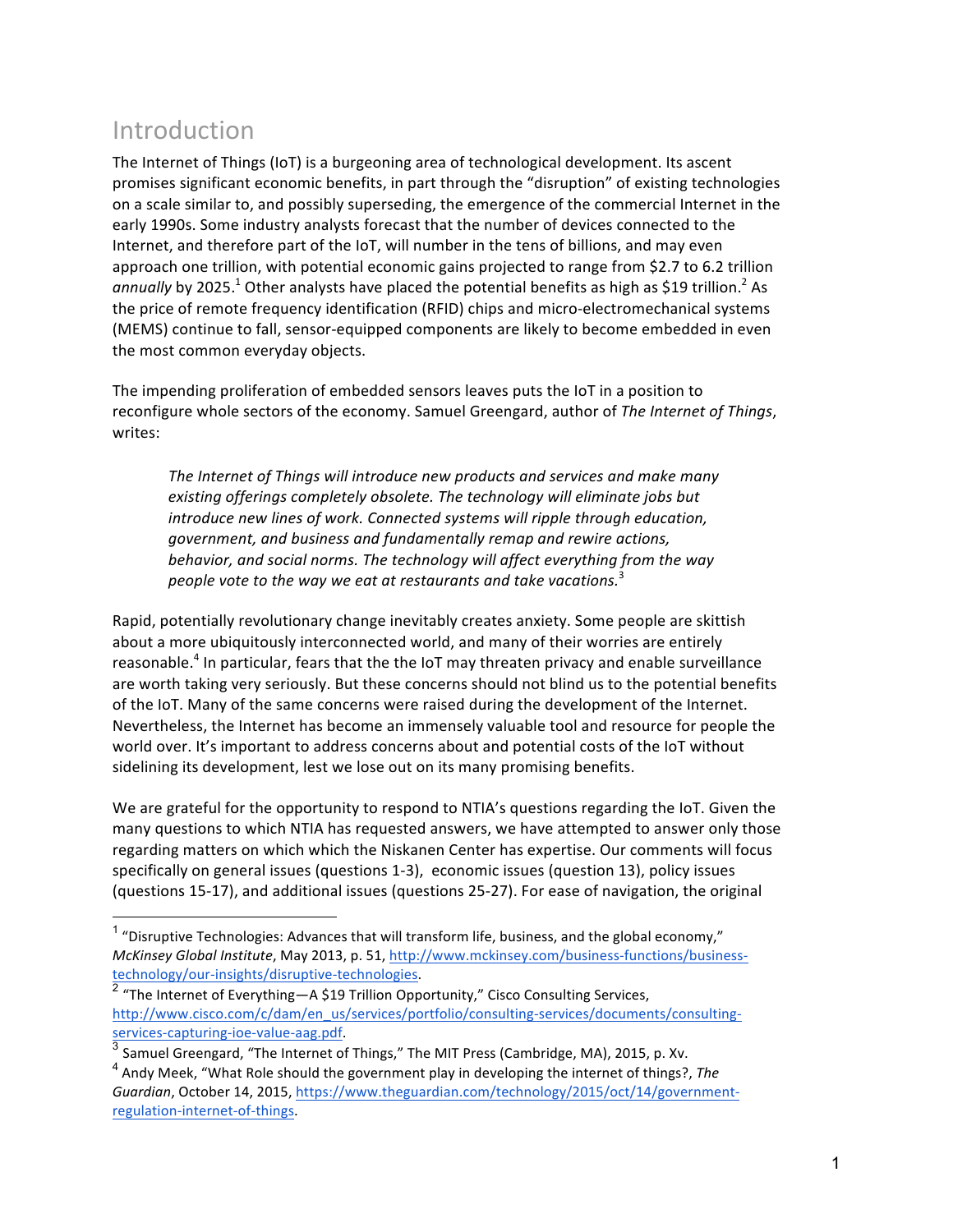questions promulgated by NTIA have been included for reference. In addition to footnote citations, a copy of the original text of the "Framework for Global Electronic Commerce" that is cited throughout these comments has been included after the "Conclusion" section.

# General Questions

**Question 1:** Are the challenges and opportunities arising from ioT similar to those that governments and societies have previously addressed with existing technologies, or are they different, and if so, how?

- a. What are the novel technological challenges presented by IoT relative to existing *technological infrastructure and devices, if any? What makes them novel?*
- **b.** What are the novel policy challenges presented by IoT relative to existing technology policy issues, if any? Why are they novel? Can existing policies and policy approaches address these new challenges, and if not, why?
- *c.* What are the most significant new opportunities and/or benefits created by IoT, be they *technological, policy, or economic?*

In the late 1980s and early 1990s, there were many concerns about the possible implications of the emerging Internet. Many of the concerns about the IoT are similar to, if not the same as, those about the early Internet. The Clinton Administration wisely abstained from imposing ex *ante* regulations on the Internet. As a result, the Internet was able to evolve and mature according to the needs, demands, and concerns of innovators and entrepreneurs, consumers, and a wide array of other stakeholders. The same principles that informed the approach to regulating the Internet should also inform policymakers' and regulators' perspectives on the emerging IoT. Those principles are contained within the accompanying "Framework for Global Electronic Commerce," and would serve as an ideal frame of reference for how best to approach regulation and standard-setting for the IoT.<sup>5</sup>

**Question 2:** The term "Internet of Things" and related concepts have been defined by multiple *organizations, including parts of the U.S. government such as NIST and the FTC, through policy briefs* and reference architectures. What definition(s) should we use in examining the IoT *landscape and why? What is at stake in the differences between definitions of IoT? What are the* strengths and limitations, if any, associated with these definitions?

The problem with attempting to define the IoT in any specific, narrowly-tailored manner is that it is likely to fail to capture the breadth of the emerging technological ecosystem. Whether we call it the "Internet of Things," the "Internet of Living Things," or something else, the essence of the emerging phenomenon is best captured by the "Internet of *Everything*." Definitions that precede a fuller development of the technology may be of limited use.

Still, it's important to limit the scope of the domain. The best definition of the IoT so far comes from the Internet Society:

The term Internet of Things generally refers to scenarios where network *connectivity* and *computing capability extends to objects, sensors and everyday* 

<sup>&</sup>lt;sup>5</sup> "Framework for Global Electronic Commerce," July 1, 1997, https://www.w3.org/TR/NOTE-framework-970706. (Also included after the "Conclusion" section of these comments for reference)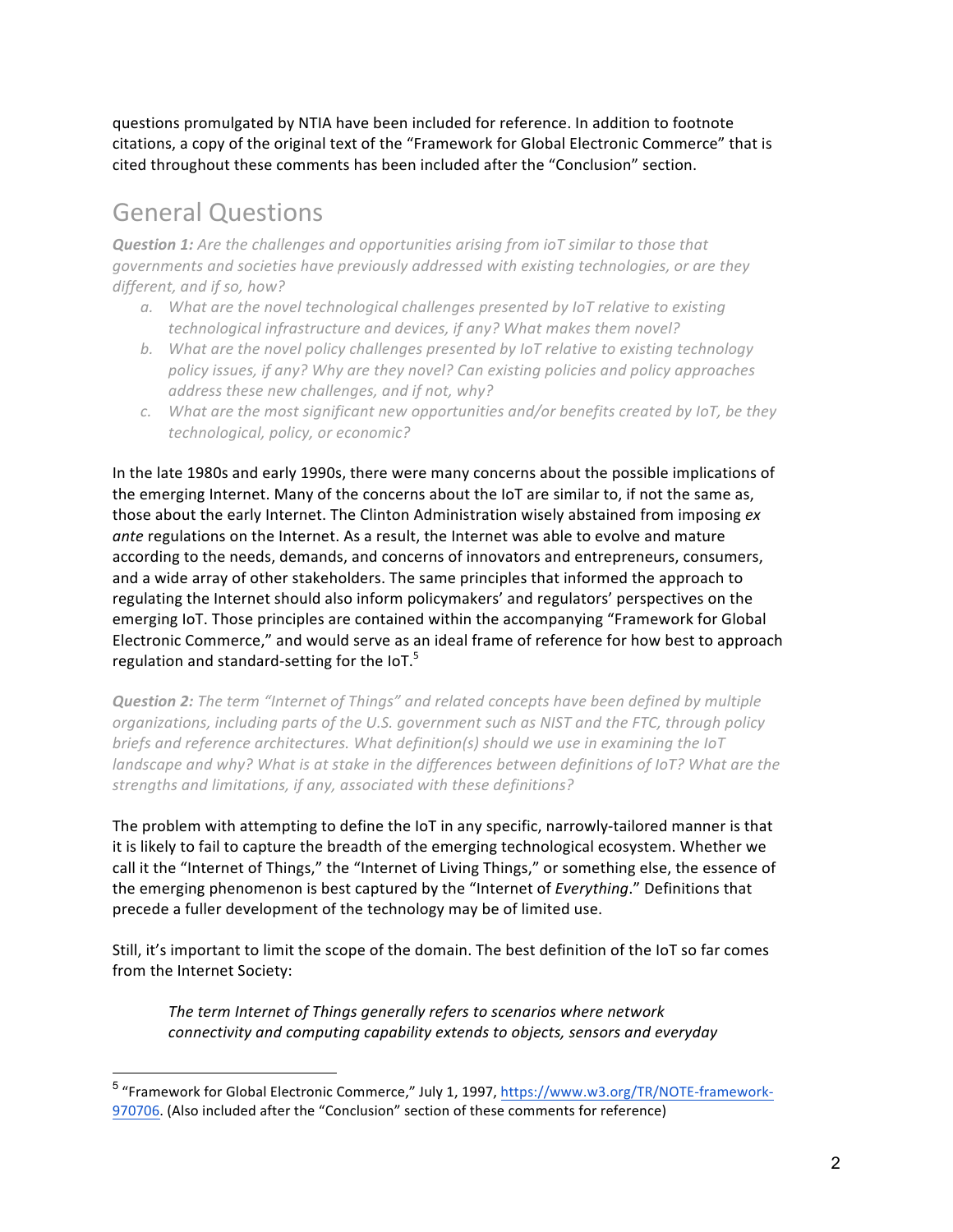*items not normally considered computers, allowing these devices to generate,* exchange and consume data with minimal human intervention.

However, the Internet Society goes on to say that there is "no single, universal definition" of the IoT. $^6$  Although the Federal Trade Commission's (FTC) definition is similar, it specifies that the devices in question are "designed for businesses," which fails to capture the true breadth of the IoT landscape.<sup>7</sup>

**Question 3:** With respect to current or planned laws, regulations, and/or policies that apply to *IoT:*

- a. Are there examples that, in your view, foster IoT development and deployment, while also providing an appropriate level of protection to workers, consumers, patients, and/or other users of IoT technologies?
- b. Are there examples that, in your view, unnecessarily inhibit IoT development and *deployment?*

Congress is currently considering the Developing Innovation and Growing the Internet of Things (DIGIT) Act. This legislation would convene a working group "of Federal stakeholders to provide recommendations to Congress on how to appropriately plan for and encourage the proliferation of the Internet of Things in the United States."<sup>8</sup> Such a working group would likely foster the development of the IoT, and address many of the policy questions in NTIA's request for comments. The Niskanen Center supports the DIGIT Act as a necessary first step towards establishing a national strategy on IoT that will ensure the United States remains the preeminent leader in its development. In a statement of support for the DIGIT Act, Daniel Castro, Vice President of the Information Technology and Innovation Foundation, noted:

The success of the Internet today can be traced back to smart public policies that proactively supported the growth of the technology. It is encouraging to see policymakers taking the opportunity to repeat this successful approach for the *Internet of Things. The DIGIT Act will bring together a broad cross section of* stakeholders in government and industry to shape policies on the Internet of Things, ensuring that the United States can successfully capture the wide variety of benefits it has to offer in both the public and private sectors.<sup>9</sup>

<sup>&</sup>lt;sup>6</sup> "The Internet of Things: An Overview," The Internet Society, October 2015, pp. 16-17, http://www.internetsociety.org/sites/default/files/ISOC-IoT-Overview-20151221-en.pdf. 

 $<sup>7</sup>$  In particular, the FTC defines the IoT to include devices, products, and services "designed for businesses</sup> to enable automated communications between machines ... things such as devices or sensors—other than computers, smartphones, or tablets—that connect, communicate or transmit information with or between each other through the Internet." While the FTC is certainly tailoring its definition to focus on its mandate vis-a-vis consumer protection from egregiously deceptive and unfair business practices, the implications of the IoT go well beyond commercial applications. Thus, the agency's definition is lacking for the purposes of NTIA's question. Internet

 $8$  "Developing Innovation and Growing the Internet of Things Act," Section 3(b)(1), http://www.fischer.senate.gov/public/\_cache/files/03de7771-088b-45ac-8552-f82ddc0aa480/digit-<br>2016---final-bill-for-filing.pdf.

<sup>&</sup>lt;sup>9</sup> "Bipartisan DIGIT Act Could Make US the Global Leader on the Internet of Things," Information *Technology and Innovation Foundation*, March 1, 2016, 

https://itif.org/publications/2016/03/01/bipartisan-digit-act-could-make-us-global-leader-internet-things.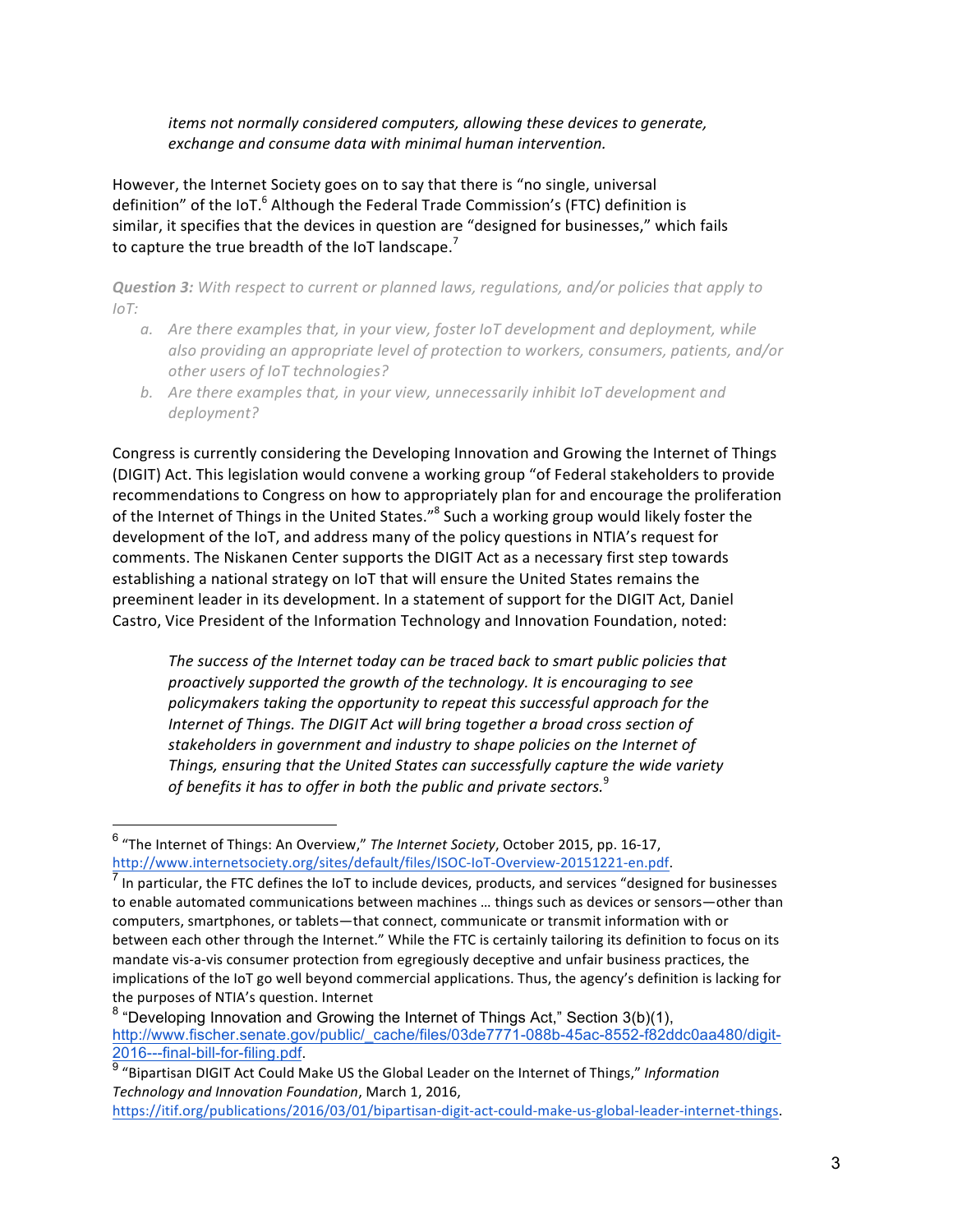The Niskanen Center concurs. We believe that the DIGIT Act will be useful in realizing the benefits of the IoT.

# Economic Issues

**Question 13:** What impact will the proliferation of IoT have on industrial practices, for example, *advanced manufacturing, supply chains, or agriculture?*

- *a. What will be the benefits, if any?*
- **b.** What will be the challenges, if any?
- *c.* What role or actions should the Department of Commerce and, more generally, the *federal government take in response to these challenges, if any?*

The McKinsey Global Institute estimates that the IoT will have a greater economic impact on manufacturing than on any other sector of the economy. By 2025, this impact has "the potential to create value of \$1.2 trillion to \$3.7 trillion."<sup>10</sup> These economic gains will come from increased collection, analysis, and use of data from embedded and networked RFID and MEMS sensors, which will create many new efficiencies in a number of areas including: monitoring and control of production tools; automation of quality control; maintenance of capital machinery; workfloor safety, through preemptively alerting individuals to hazardous situations; optimization of production and supply-chain flows; and automated self-adjustment of equipment in response to changes in conditions (e.g. change in the type of production occurring). Productivity could be increased by as much as 10 to 25 percent, leading to savings approaching \$1.8 trillion annually. Additionally, there may be very large gains from reductions in the cost of production, predictive maintenance, and increased health and safety, to name but a few of the many possible benefits.<sup>11</sup>

In short, the implications of IoT for manufacturers are immense. As the McKinsey Global Institute report goes on to note:

Use of IoT in the factory setting has the potential to alter the relationships among manufacturers, distributors, consumers, and lenders. For manufacturers, *IoT-based systems have the potential not only to improve the performance at individual plants, but also to help provide greater visibility into performance* throughout production facilities, allowing manufacturers to optimize production across locations and situations. These productivity improvement could be used to build up scale and improve profitability.<sup>12</sup>

Every step of the manufacturing process, from production to distribution, will move towards greater optimization as a result of the IoT. Producers will see reduced costs and increased profitability. Consumers will enjoy lower prices. Optimizing logistical supply lines will allow savings on everything from labor costs to fuel consumption in the distribution of goods. As producers converge on these cost-cutting measures, they will

<sup>&</sup>lt;sup>10</sup> James Manyika, et. al., "The Internet of Things: Mapping the Value Beyond the Hype," McKinsey Global *Institute*, June 2015, p. 66.

 $11$  Ibid. pp. 66-74.

 $12$  Ibid. p. 73.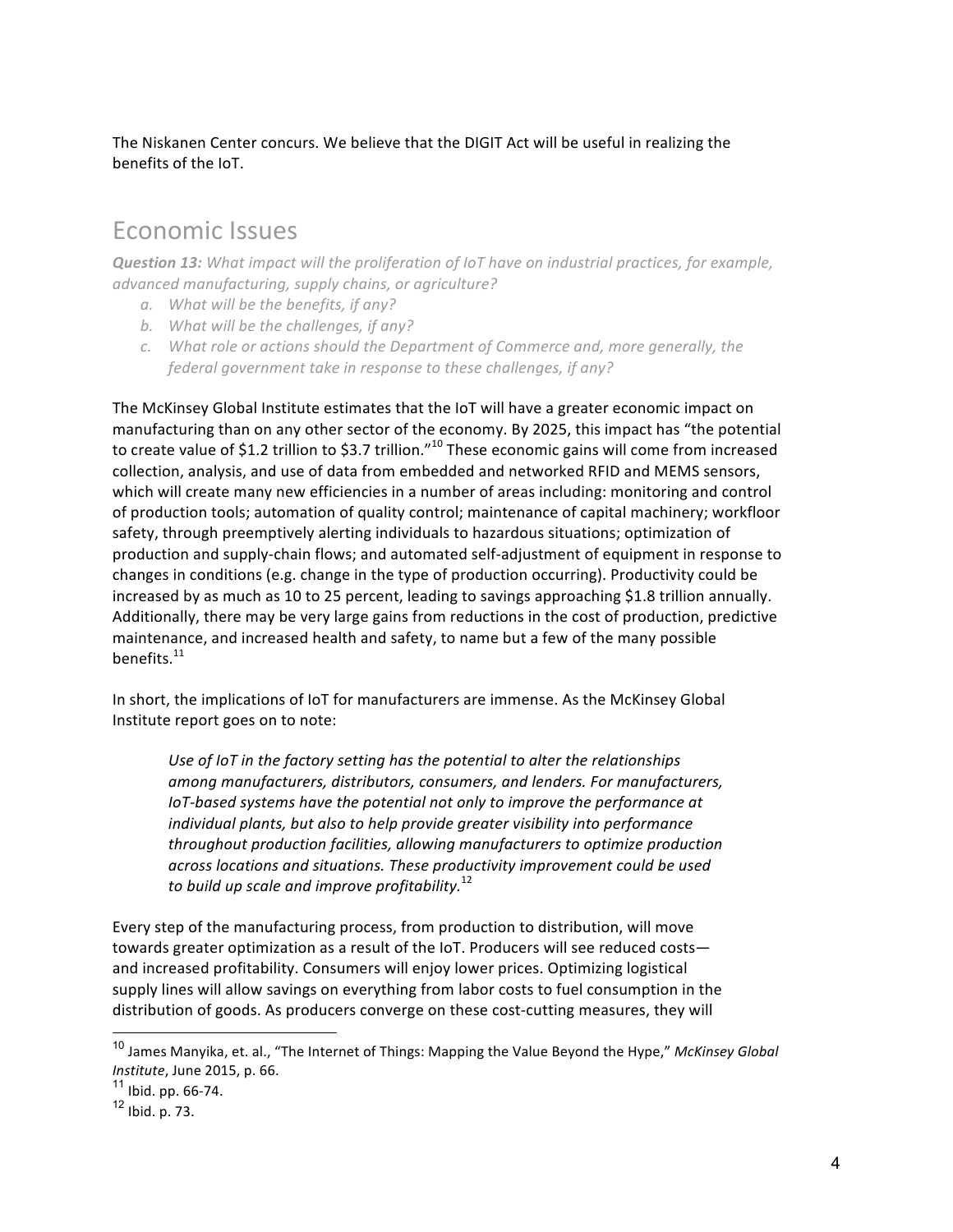be driven to seek competitive advantages in data analytics, spurring further innovation and demand for the services of software engineers, data analysts, and technical repairmen.

Of course, the benefits don't end at manufacturing or industrial-scale efficiencies. Sectors such as health care, urban infrastructure, resource extraction, retail, and others stand to benefit on a scale ranging from tens to hundreds of billions of dollars in economic gains by 2025. Industrial manufacturing stands to gain the lion's share of these benefits in the first wave of the IoT revolution, but that is just the peak of the iceberg.

# **Policy Issues**

**Question 15:** What are the main policy issues that affect or are affected by IoT? How should the *government address or respond to these issues?*

The primary policy issues raised by the IoT include privacy, cybersecurity, law enforcement issues, and consumer protection more broadly.

The policy landscape of the IoT very closely mirrors that of the Internet. Issues such as privacy and cybersecurity primarily dominate the headlines, but this could change as the IoT evolves and more products and services enter the market. Regulators and policymakers should recognize the limits of their knowledge and act with humility, forbearing from attempting to address problems using top-down, heavy-handed regulation. The government can best address these concerns by relying on existing rules and agency authority. FTC Commissioner Maureen Ohlhausen rightly maintains that the FTC can play a valuable role:

The FTC's approach of doing policy R&D to get a good understanding of the [IoT], educating consumers and businesses about how to maximize its benefits and *reduce its risks, and using our traditional enforcement tools to challenge any harms* that do arise offers, in my opinion, the best approach. This type of *informed action will allow free markets and technological innovation to serve the* greatest good, while still maintaining a federal role in protecting consumers and *ensuring a level playing field for competitors.*<sup>13</sup>

It is important to ensure "a level playing field" with respect to IoT innovation. However, as Ohlhausen notes, "free markets and technological innovation" are the primary mechanisms by which the benefits of the IoT will be realized. The FTC, NTIA, and other federal agencies must recognize that they cannot possibly predict or plan for all the pitfalls that may arise as this technology matures. They can, however, prevent many benefits of the  $I$ oT from materializing by regulating too early or in too heavy-handed a manner. The risk of premature and excessive regulation is especially acute given the size of the potential economic benefits to American producers and consumers.

 $13$  "The Internet of Things: When Things Talk Among Themselves," Remarks of Commissioner Maureen K. Ohlhausen FTC, Internet of Things Workshop, November 19, 2013,

https://www.ftc.gov/sites/default/files/documents/public\_statements/remarks-commissioner-maureenk.ohlhausen-ftc-internet-things-workshop/131119iotspeech.pdf.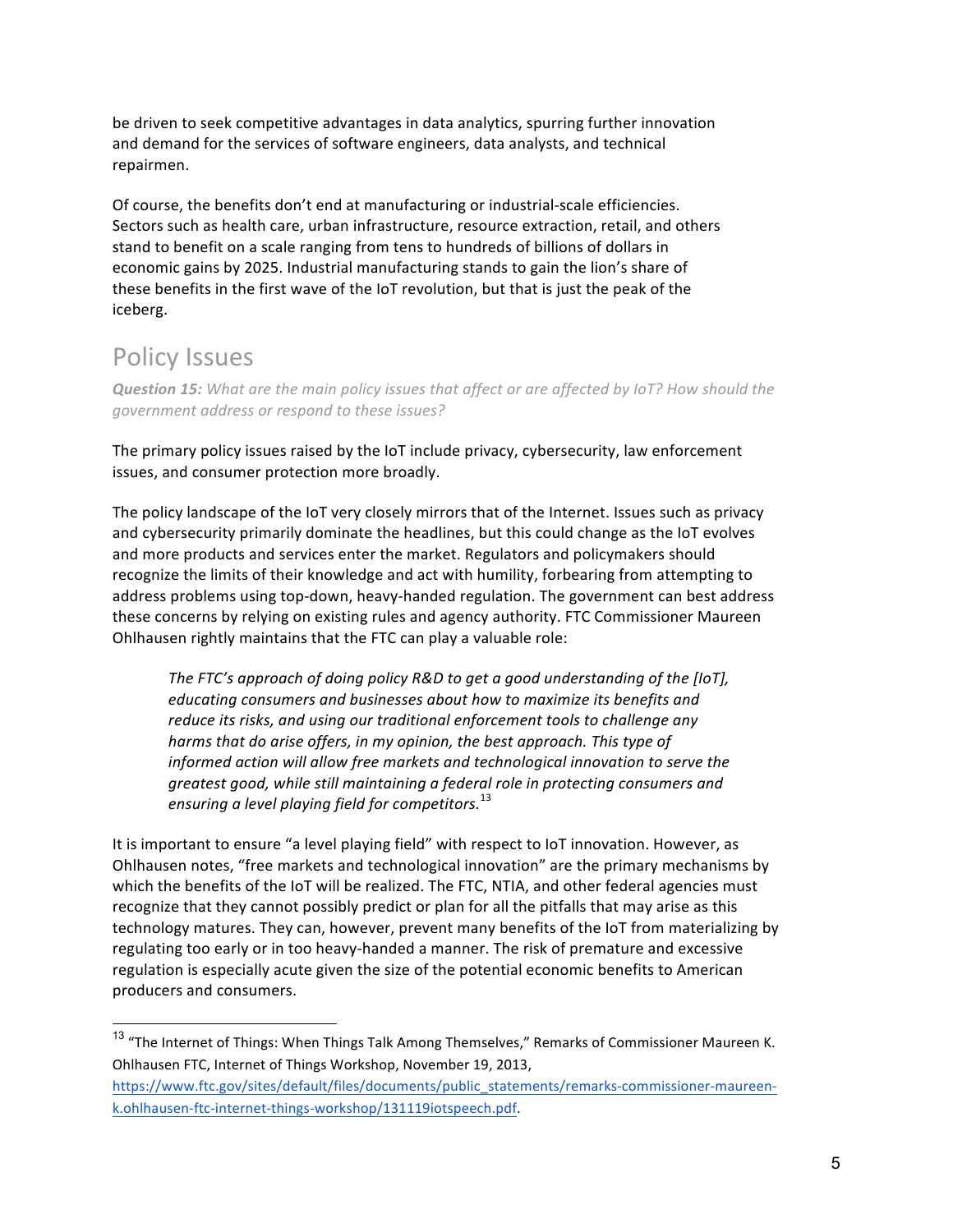**Question 16:** How should the government address or respond to cybersecurity concerns about *IoT?*

- *a.* What are the cybersecurity concerns raised specifically by IoT? How are they different *from other cybersecurity concerns?*
- *b.* How do these concerns change based on the categorization of IoT applications (e.g., *based on categories for Question 4, or consumer vs. industrial)?*
- *c.* What role or actions should the Department of Commerce and, more generally, the *federal government take regarding policies, rules, and/or standards with regards to IoT* cybersecurity, if any?

The government can play a positive role in addressing cybersecurity, but needs to get its own house in order. Over the past year, several government agencies have been hacked. This shows how important proper cybersecurity practices are in securing networks, and also how inadequate the government's standards and responses have been. Until the government steps up and shows itself to be a competent cybersecurity practitioner, it may be difficult to promulgate rules and regulations that achieve the level of private-sector buy-in needed to make them truly effective. If the government finds its own standards too difficult to implement effectively, it can't expect industry to take its recommendations on cybersecurity entirely seriously. For now, the government should permit industry to self-regulate, which it has every incentive to do well.

Self-regulating mechanisms, such as industry-based standards, can serve producers and consumers well in this space, and better than standards that might be issued by government. The Online Trust Alliance's (OTA) Trust Framework serves as a good example of how industry self-regulation can anticipate the need for addressing potential problems before they arise. Its emphasis on "security and privacy by design" illustrates the priorities of companies operating in the IoT space.<sup>14</sup> These types of industry-led standards should be permitted to set the agenda in cybersecurity regulation. When market failures can be demonstrated, and demonstrated to require government intervention, then and only then should the government address the issue through legislation or regulation.

The most effective tool for addressing cybersecurity concerns is strong encryption. Therefore, the Department of Commerce (DOC), and NTIA in particular, should promote the use of encryption in IoT services and products as a core policy prescription for dealing with security issues raised by ubiquitous interconnectivity of networked devices. Cybersecurity is vital for a modern digital economy. Strong encryption has massive economic benefits, produced in large measure by encouraging and promoting the trust necessary for a flourishing ecosystem of online commerce and finance.<sup>15</sup> The economic benefits of the security and trust that strong encryption provides should be expected to transfer over to the IoT ecosystem.

**Question 17:** How should the government address or respond to privacy concerns about IoT?

<sup>&</sup>lt;sup>14</sup> "IoT Trust Framework," Online Trust Alliance, https://otalliance.org/IoT.

 $15$  Ryan Hagemann and Joshua Hampson, "Encryption, Trust, and the Online Economy: An Assessment of the Economic Benefits Associated with Encryption," Niskanen Center, November 9, 2015, https://niskanencenter.org/wp-content/uploads/2015/11/RESEARCH-

PAPER\_EncryptionEconomicBenefits.pdf.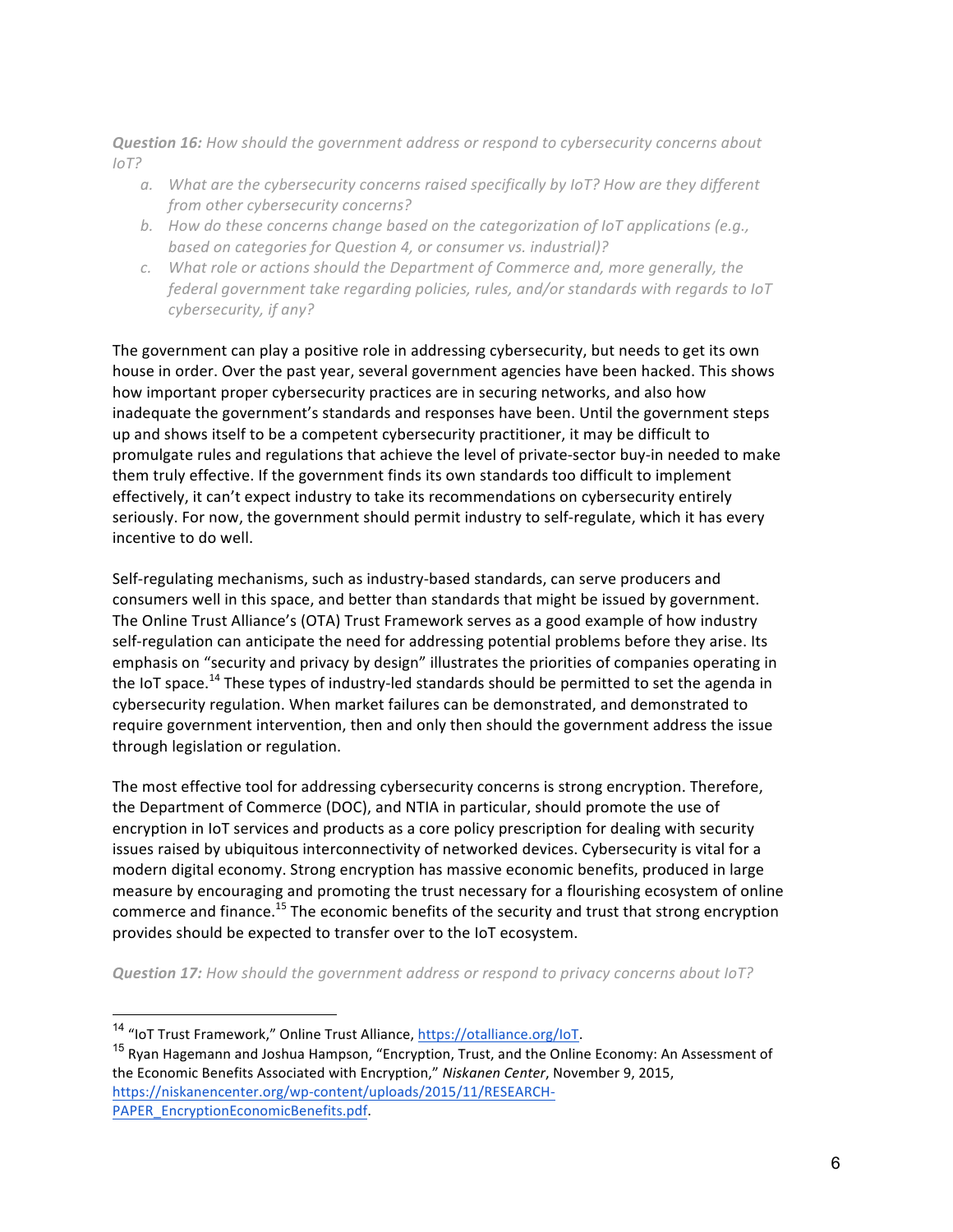- a. What are the privacy concerns raised specifically by IoT? How are they different from other privacy concerns?
- *b.* Do these concerns change based on the categorization of IoT applications (e.g., based on *categories for Question 4, or consumer vs. industrial)?*
- *c.* What role or actions should the Department of Commerce and, more generally, the *federal government take regarding policies, rules, and/or standards with regards to privacy and the IoT?*

Privacy is an amorphous concept without a single uncontested meaning.<sup>16</sup> The possibility that governments may tap into IoT networks for surveillance purposes raises one set of important concerns. Private sector collection of user data presents a separate set of concerns, which the government is less capable of effectively regulating ex ante. The Fourth Amendment and other statutes already legally limit the government's power to invade the privacy of citizens. However, in those cases in which the intelligence community and law enforcement are allowed by the prevailing interpretation of law to evade those limits, the government—and Congress in particular—ought to step in to clarify the law in order to more thoroughly secure the privacy of Americans against unwarranted and "incidental" collection of innocent Americans' data.

As noted by the McKinsey report:

Policy makers faced with these issues will need to think comprehensively and *globally.* One-off regulations and rules that are in conflict from one jurisdiction to another will not suffice. Policy makers will need to build consensus regarding what protection to put in place and work across borders and levels of *government to make sure these protections can and will be universally enforced.*<sup>17</sup>

The development of the necessary consensus is already under way with the introduction of the DIGIT Act, previously mentioned. While there is no assurance of its passage, policymakers need to send a clear message in to help achieve market certainty about the future of the IoT. The message should be this: that Congress, and not a confusing hodgepodge of competing regulatory bodies, will be the primary regulator of the IoT. Congress, not executive branch regulators, should lead on the IoT.

The privacy concerns raised by the IoT are fundamentally no different from those raised by the emergence and proliferation of the Internet. If the Internet did not require a structured regulatory response to privacy concerns, neither does the IoT. At this time, a federal approach to setting privacy norms would be premature and could have unintended consequences hampering innovation in the IoT space.<sup>18</sup>

<sup>&</sup>lt;sup>16</sup> Larry Downes, "A Rational Response to the Privacy 'Crisis'," *Cato Institute*, Policy Analysis No. 716, January 7, 2013, http://object.cato.org/sites/cato.org/files/pubs/pdf/pa716.pdf.

 $17$  "Disruptive Technologies," p. 60.

<sup>&</sup>lt;sup>18</sup> One example of how such innovation might have been forestalled is the case of Google's Gmail service. Had the government limited private sector data collection in the infant stages of the Internet's evolving ecosystem, hundreds of millions of people would never have known the benefit of using an ostensibly "free" email service. (Susie Poppick, "10 Ways Google Has Changed the World, *Time*, August 18, 2014, http://time.com/money/3117377/google-10-ways-changed-world/.) As another example, the economic benefits of "Big Data" could have been squelched in their infancy if the government had imposed onerous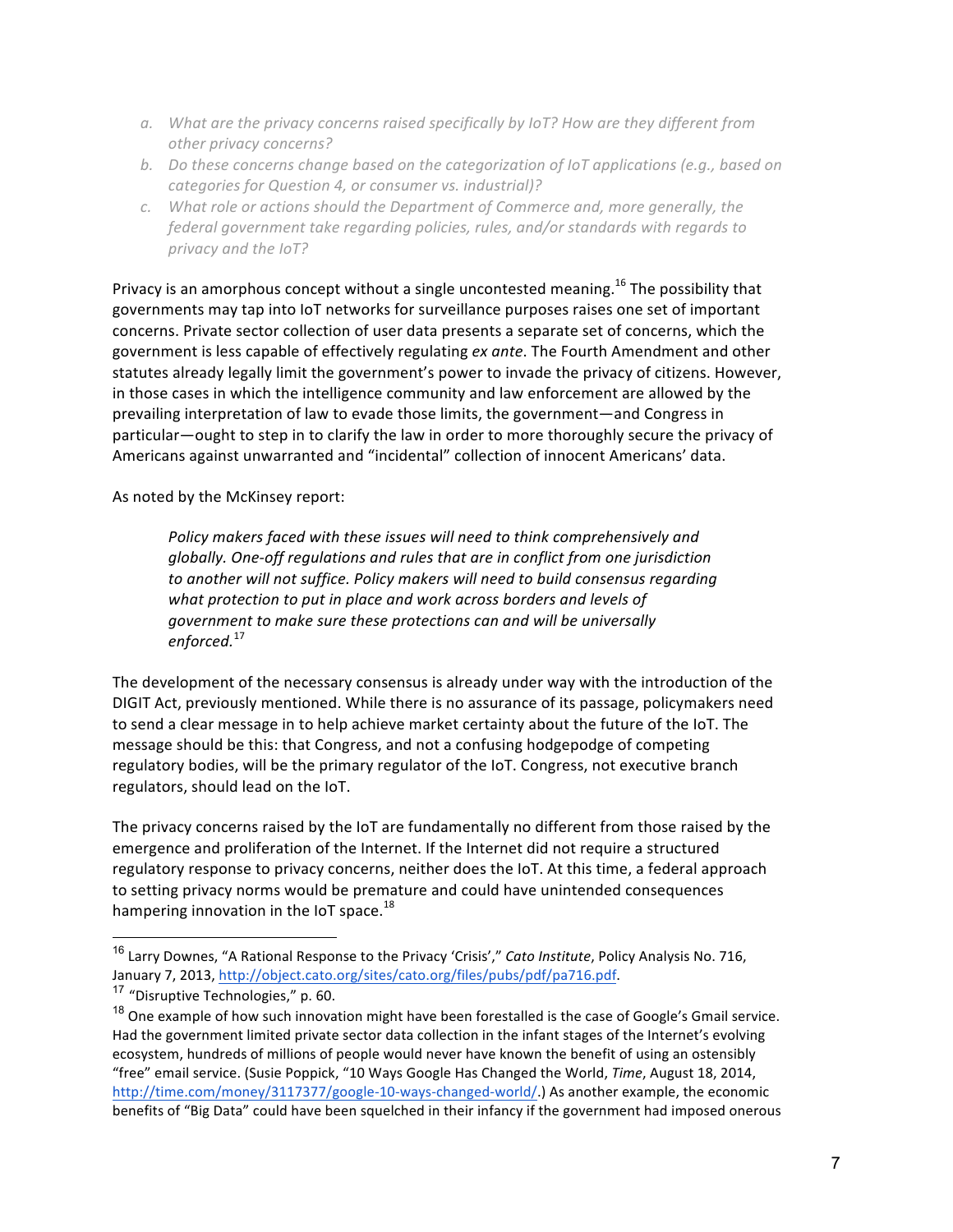#### Additionally, the FTC is already well-positioned to deal with potential violations of user privacy agreements, as discussed in response to Question 18.

**Question 18:** Are there other consumer protection issues that are raised specifically by IoT? If so, what are they and how should the government respond to the concerns?

As the IoT continues to grow, there are likely to be complications arising from violations of user privacy agreements, as well as situations involving fraud and deceptive practices. But these issues are not fundamentally different from those federal regulators currently address.

Ample authority already exists under FTC's power to prohibit and address unfair and deceptive practices. In particular, the FTC is authorized to police "Unfair methods of competition in or affecting commerce, and unfair or deceptive acts or practices in or affecting commerce."<sup>19</sup> The broad statutory power afforded the Commission allows it to sufficiently address consumer harms that may result from breaches of contract between IoT service providers or product manufacturer and consumers. Other policy analysts specializing in the IoT and technology policy have made similar observations. $^{20}$ 

# Additional Issues

 $\overline{a}$ 

**Question 25:** Are there IoT policy areas that could be appropriate for multistakeholder engagement, similar to the NTIA-run processes on privacy and cybersecurity?

As an emerging technology, the IoT is likely to spawn many unseen and currently unknown issues that could require the attention of policymakers and industry players. However, experience has shown that multistakeholder processes, though launched with the best of intentions, are seldom the best way to produce timely, effective recommendations. There tend to be too many parties involved and the inherent uncertainty of the process can lead to wariness in market actors. In general, NTIA multistakeholder processes have a tendency to become convoluted and procedurally overbearing unless structured to achieve a very specific objective.<sup>21</sup>

Unless mandated by Congress or the Administration, such processes should be avoided whenever possible. Unless a clear need for a multistakeholder engagement emerges, NTIA should refrain from initiating such a process.

https://www.whitehouse.gov/sites/default/files/docs/big\_data\_privacy\_report\_may\_1\_2014.pdf.)  $19$  15 U.S. Code § 45

regulations surrounding the collection of individuals' data. Instead, pursuant to user privacy agreements, many of these benefits are only beginning to be realized and will likely continue contributing to the evolution of the IoT. ("Big Data: Seizing Opportunities, Preserving Values," *Executive Office of the* President, May 2014,

<sup>20</sup> Adam Thierer, "The Internet of Things and Wearable Technology: Addressing Privacy and Security Concerns without Derailing Innovation," Mercatus Working Paper, November 2014, http://mercatus.org/sites/default/files/Thierer-Wearable-Tech.pdf. 

<sup>&</sup>lt;sup>21</sup> Berin Szoka, "The Multistakeholder Process to Develop Consumer Data Privacy Codes of Conduct," submitted April 12, 2012, http://docs.techfreedom.org/Comments\_NTIA\_Multistakeholder\_4.12.12.pdf.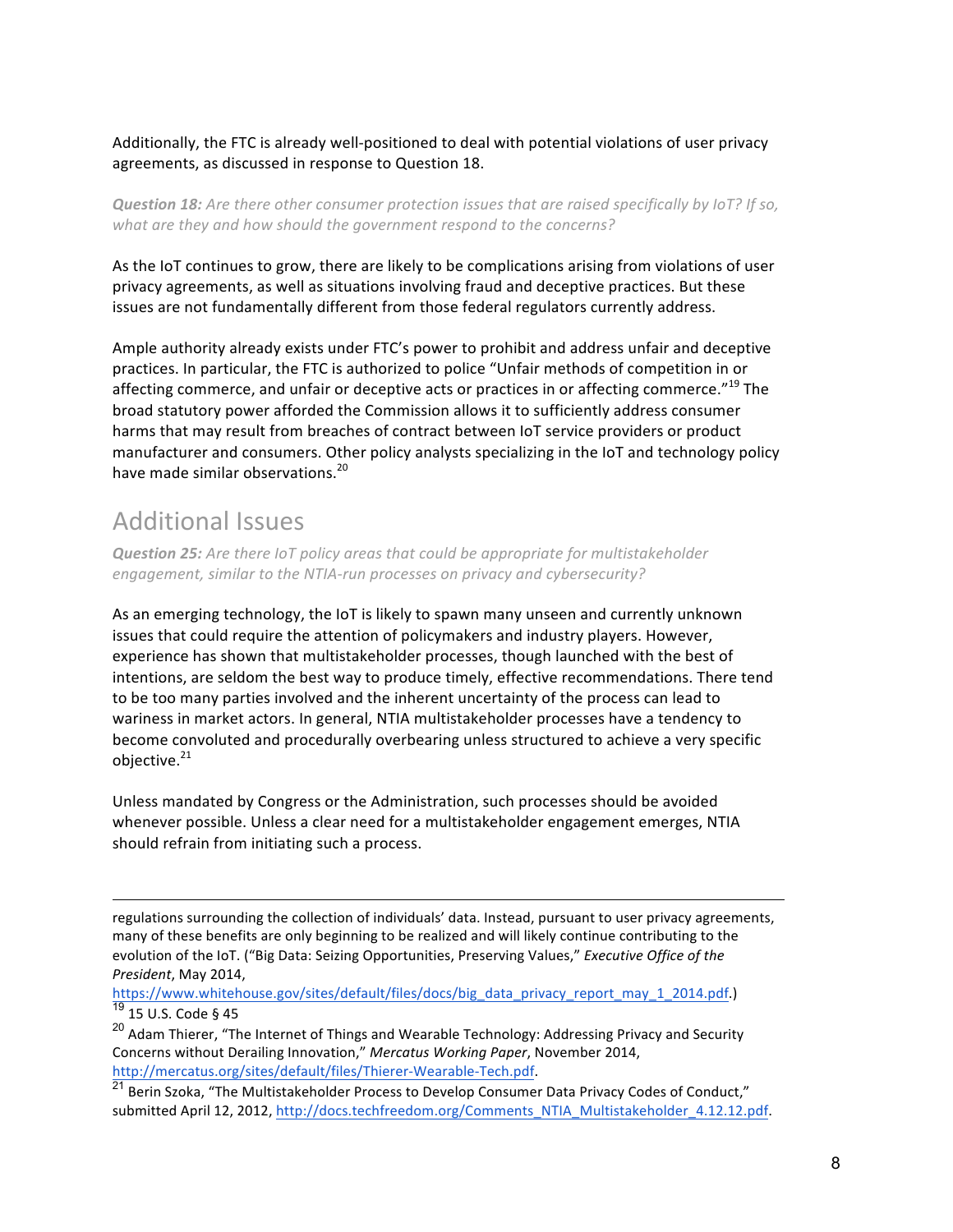**Question 26:** What role should the Department of Commerce play within the federal government *in* helping to address the challenges and opportunities of  $I$ oT? How can the Department of Commerce best collaborate with stakeholders on IoT matters?

#### See response to Question 25.

**Question 27:** How should government and the private sector collaborate to ensure that *infrastructure, policy, technology, and investment are working together to best fuel loT growth* and development? Would an overarching strategy, such as those deployed in other countries, be *useful* in this space? If the answer is yes, what should that strategy entail?

A clear and settled government approach to the IoT would create market certainty and, if tailored appropriately to industry needs, help maximize the potential social and economic benefits of this emerging technology. However, the approach would need to embody regulatory humility as a guiding practice for federal agencies. Otherwise, onerous regulations could curtail innovation in the IoT. As the Information Technology and Innovation Foundation's Center for Data Innovation discussed in a recent paper on this topic:

*Creating restrictive rules for an emerging technology at such an early stage in its* development without clear evidence of concrete consumer harms can have the *unintended consequence of limiting innovation by unnecessarily hampering* certain business models or raising costs. Moreover, the privacy fears associated with new technologies are often substantially inflated.

A national strategy for the Internet of Things can forestall such problems by sending a clear message to legislators and regulators that this technology is *important and that over-regulation or poorly-designed regulation would limit its growth. Moreover, a national strategy can encourage legislators and regulators*  to focus on regulations that would expand, rather than limit use of the Internet of Things.<sup>22</sup>

As noted in the response to Question 3, the DIGIT Act serves as a good starting point for fleshing out many of the concerns NTIA's comments seek to address. Since Congress has already begun taking a legislative lead on the IoT, deference should be given to the conclusions of the working group established by the DIGIT Act, which would include DOC and NTIA as major stakeholders in the working group structure.

## General Policy Recommendations

A long list of detailed recommendations could be provided. However, at this early stage in the development of the IoT, it is more useful to set out general principles to guide policymaking going forward. To that end, the following two recommendations should serve as guidance for the DOC, NTIA, and other federal agencies examining possible action on the IoT.

 $^{22}$  Joshua New and Daniel Castro, "Why Countries Need National Strategies for the Internet of Things," *ITIF, Center for Data Innovation, December 16, 2015, P. 9, http://www2.datainnovation.org/2015*national-iot-strategies.pdf.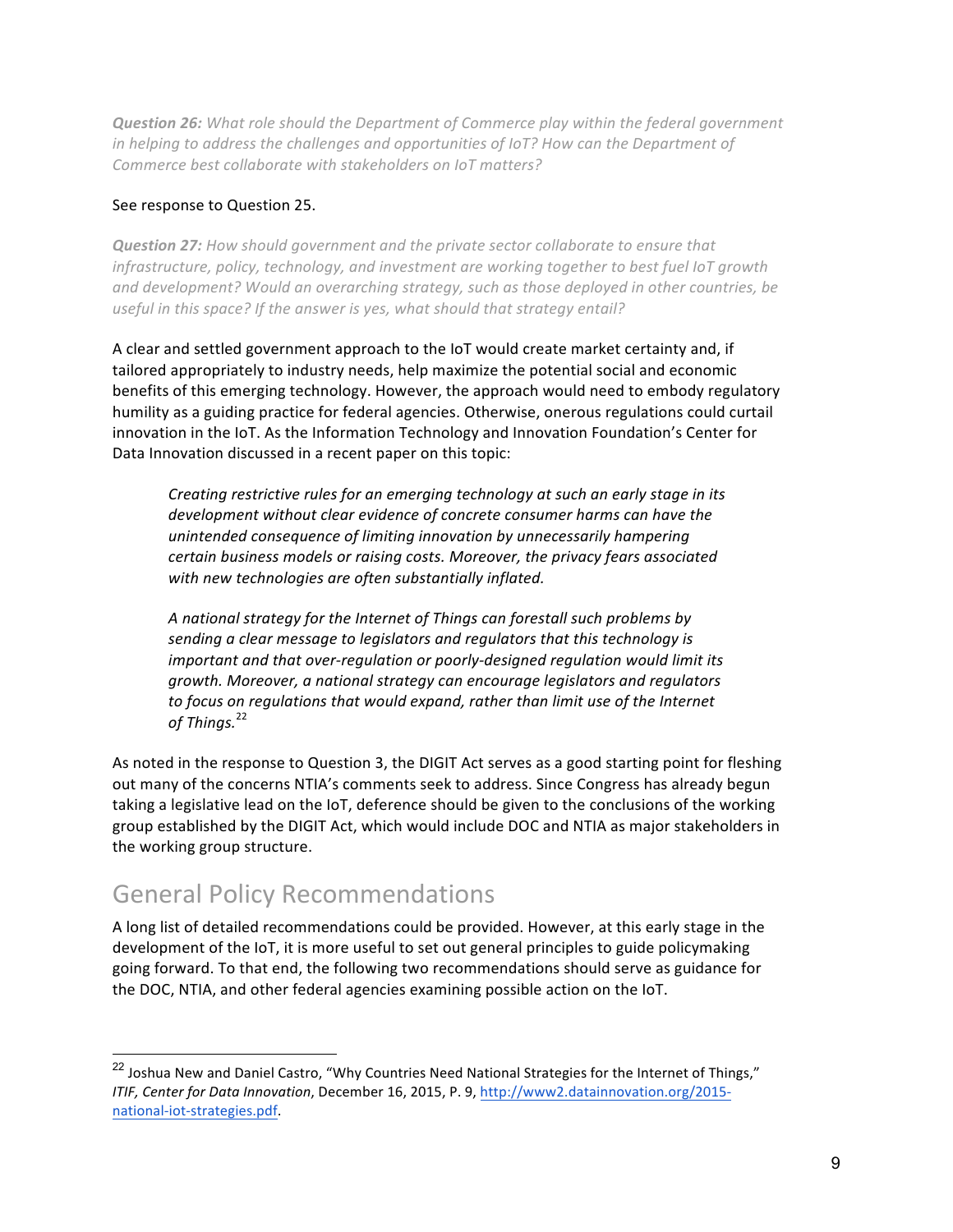Recommendation #1: The tenets of the "Framework for Global Electronic Commerce" should *guide the federal government's approach to regulating the IoT.* 

The Clinton Administration's "Framework for Global Electronic Commerce," which provided a clear roadmap for how and when the federal government should intervene in the development of the Internet, is as relevant today as it was in the mid-1990s.

The IoT is simply the next stage in the evolution of the Internet. That fact should be reflected in the government's acceptance and continued application of this framework, which helped transform the Internet into the global platform for innovation, creativity, and economic growth that it is today. A similarly relaxed policy towards the IoT can do wonders for its ongoing maturation, while providing the market certainty necessary to continue to promote investment, innovation, and research and development.

In particular, the first four principles laid out in that framework can just as easily apply to the emergence of the IoT. Substituting "IoT" for instances of "the Internet" throughout the first four principles yields suggestions that are wholly consistent with an approach that embraces the same regulatory forbearance and recognition of the value of market forces in driving innovation. As such, the framework could be adapted to the IoT to read along the following lines:

- 1. **"The private sector should lead."** The framework specifies that "governments should encourage industry self-regulation wherever appropriate and support the efforts of private sector organizations to develop mechanisms to facilitate the successful operation of the" IoT. "Even where collective agreements or standards are necessary, private entities should, where possible, take the lead in organizing them."
- 2. "Governments should avoid undue restrictions" on the IoT. "Unnecessary regulation of commercial activities will distort development of the electronic marketplace by decreasing the supply and raising the cost of products and services for consumers. ... [G]overnment attempts to regulate are likely to be outmoded by the time they are finally enacted, especially to the extent such regulations are technology-specific. Accordingly, governments should refrain from imposing new and unnecessary regulations, bureaucratic procedures, or taxes and tariffs on commercial activities that take place via the" IoT.
- 3. **"Where governmental involvement is needed, its aim should be to support and** enforce a predictable, minimalist, consistent and simple legal environment for **commerce."** The framework specifies that "where government intervention is necessary to facilitate" the development of the IoT, "its goal should be to ensure competition, protect intellectual property and privacy, prevent fraud, foster transparency, support commercial transactions, and facilitate dispute resolution."
- 4. **"Governments should recognize the unique qualities of the" IoT.** "Regulation should be imposed only as a necessary means to achieve an important goal on which there is broad consensus. Existing laws and regulations that may hinder electronic commerce [and the continued development of the IoT] should be reviewed and revised or eliminated to reflect the needs of the new electronic age." $^{23}$

<sup>&</sup>lt;sup>23</sup> "Framework for Global Electronic Commerce."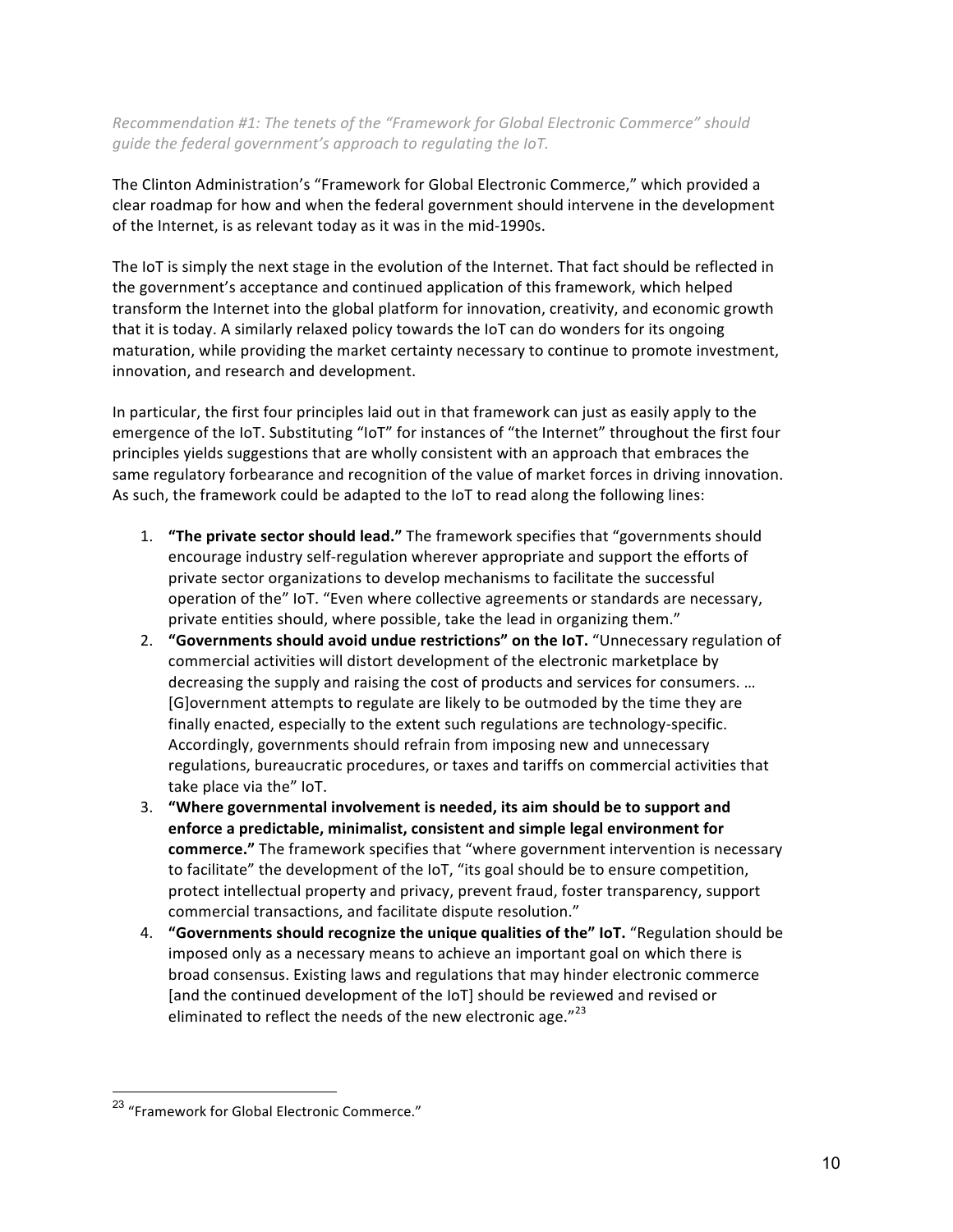By adhering to the essential language of these four principles, the government can most effectively contribute to the continued development and evolution of the IoT. Doing so will also underscore the fact that the principles that guided the growth of the Internet ecosystem can, and should, be applied wholesale to the IoT, which is little more than the next evolutionary step in the Internet's development.

*Recommendation #2: Refrain from IoT-specific mandates, multistakeholder processes, or other* efforts that would act as bureaucratic impediments to innovation.

Thus far, the private sector has done a commendable job addressing consumer concerns related to the IoT. Unless a clear and pressing need arises calling for engagement from the DOC, and specifically NTIA, it should remain hands-off. NTIA should clearly communicate that it recognizes the limits of its knowledge about the development of the IoT, and the nature and importance of the concerns that may arise. Furthermore, NTIA should be clear that it understand the limits of its power to effectively address potential harms. The FTC's Section 5 Authority is better equipped to deal with consumer-related abuses than the DOC; as such, NTIA should defer to the FTC's regulatory authority on issues related to consumer harm.

If NTIA chooses, or is mandated by the Administration or Congress, to convene a multistakeholder process to produce best practices, codes of conduct, or other standards, we urge it to tailor clear, transparent rules for how such a process will unfold.<sup>24</sup>

### Conclusion

Government can offer valuable assistance to the private-sector by laying down general rules of the game regarding the development and use of new technologies, such as the IoT. However, as with any emerging technology, the federal government should embrace the regulatory equivalent of the Hippocratic Oath: first, do no harm. The speed of technological development long ago outpaced the ability of traditional regulatory agencies to deal with problems in an effective *ex ante* manner. This is especially true in the IoT space. Just as the Clinton Administration embraced a more relaxed regulatory framework for the Internet, so too should current regulators embrace a hands-off approach to the IoT. The Niskanen Center is grateful for the opportunity to comment on issues related to this important, and still-nascent, area of technological development.

 $24$  For a more detailed perspective on how NTIA could potentially structure such proceedings, we refer the agency to comments submitted by TechFreedom in the matter of "The Multistakeholder Process to Develop Consumer Data Privacy Codes of Conduct," submitted April 12, 2012, http://docs.techfreedom.org/Comments\_NTIA\_Multistakeholder\_4.12.12.pdf, as well as TechFreedom's comments in the matter of "Privacy, Transparency, and Accountability Regarding Commercial and Private Use of Unmanned Aircraft Systems," submitted April 20, 2015 https://www.ntia.doc.gov/files/ntia/techfreedom\_4.20.15.pdf.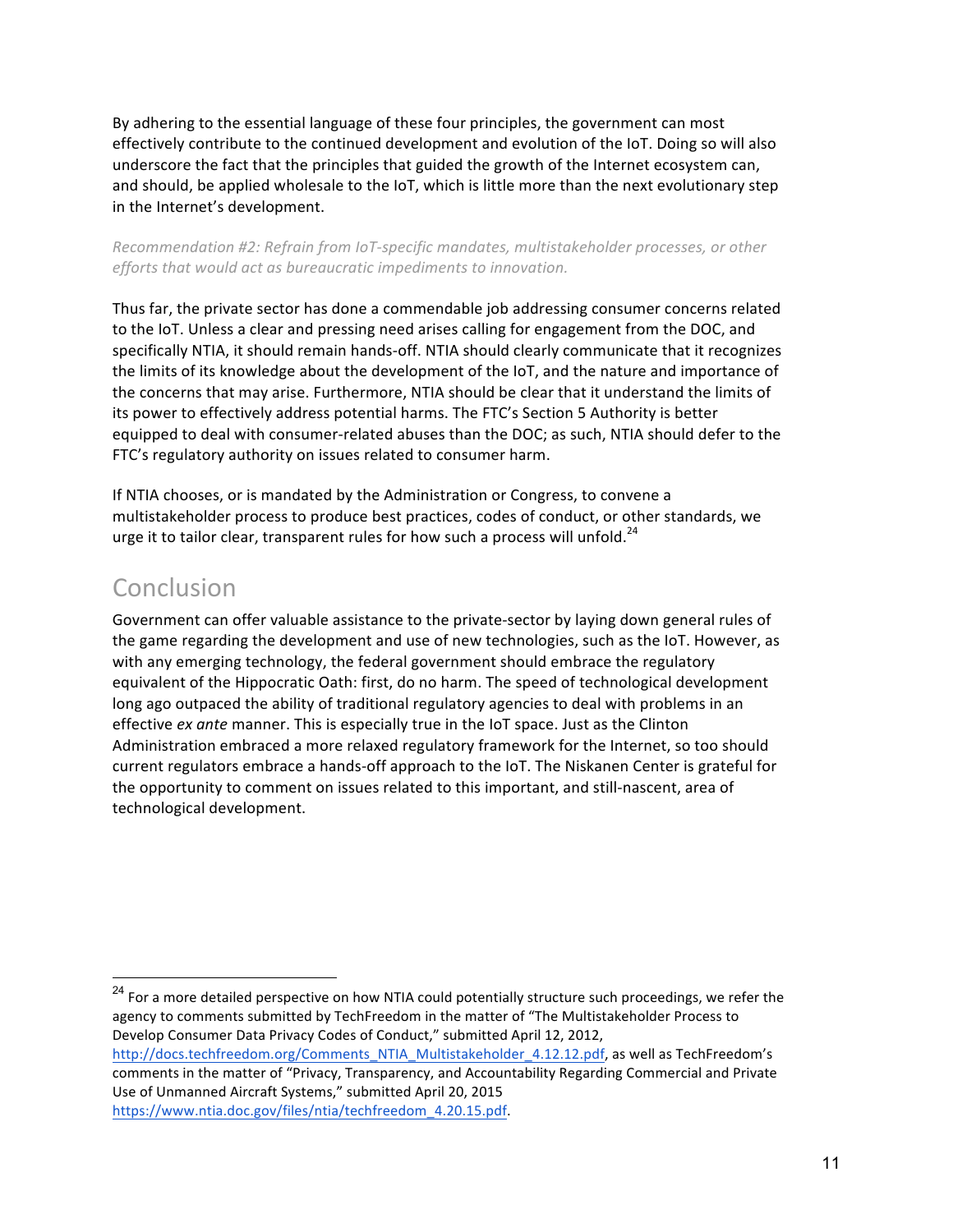# Framework for Global Electronic Commerce

1 July 1997 (Originally accessed at https://www.w3.org/TR/NOTE-framework-970706)

### **Background**

The Global Information Infrastructure (GII), still in the early stages of its development, is already transforming our world. Over the next decade, advances on the GII will affect almost every aspect of daily life -- education, health care, work and leisure activities. Disparate populations, once separated by distance and time, will experience these changes as part of a global community.

No single force embodies our electronic transformation more than the evolving medium known as the Internet. Once a tool reserved for scientific and academic exchange, the Internet has emerged as an appliance of everyday life, accessible from almost every point on the planet. Students across the world are discovering vast treasure troves of data via the World Wide Web. Doctors are utilizing tele-medicine to administer off-site diagnoses to patients in need. Citizens of many nations are finding additional outlets for personal and political expression. The Internet is being used to reinvent government and reshape our lives and our communities in the process. As the Internet empowers citizens and democratizes societies, it is also changing classic business and economic paradigms. New models of commercial interaction are developing as businesses and consumers participate in the electronic marketplace and reap the resultant benefits. Entrepreneurs are able to start new businesses more easily, with smaller up-front investment requirements, by accessing the Internet's worldwide network of customers. Internet technology is having a profound effect on the global trade in services. World trade involving computer software, entertainment products (motion pictures, videos, games, sound recordings), information services (databases, online newspapers), technical information, product licenses, financial services, and professional services (businesses and technical consulting, accounting, architectural design, legal advice, travel services, etc.) has grown rapidly in the past decade, now accounting for well over \$40 billion of U.S. exports alone.

An increasing share of these transactions occurs online. The GII has the potential to revolutionize commerce in these and other areas by dramatically lowering transaction costs and facilitating new types of commercial transactions.

The Internet will also revolutionize retail and direct marketing. Consumers will be able to shop in their homes for a wide variety of products from manufacturers and retailers all over the world. They will be able to view these products on their computers or televisions, access information about the products, visualize the way the products may fit together (constructing a room of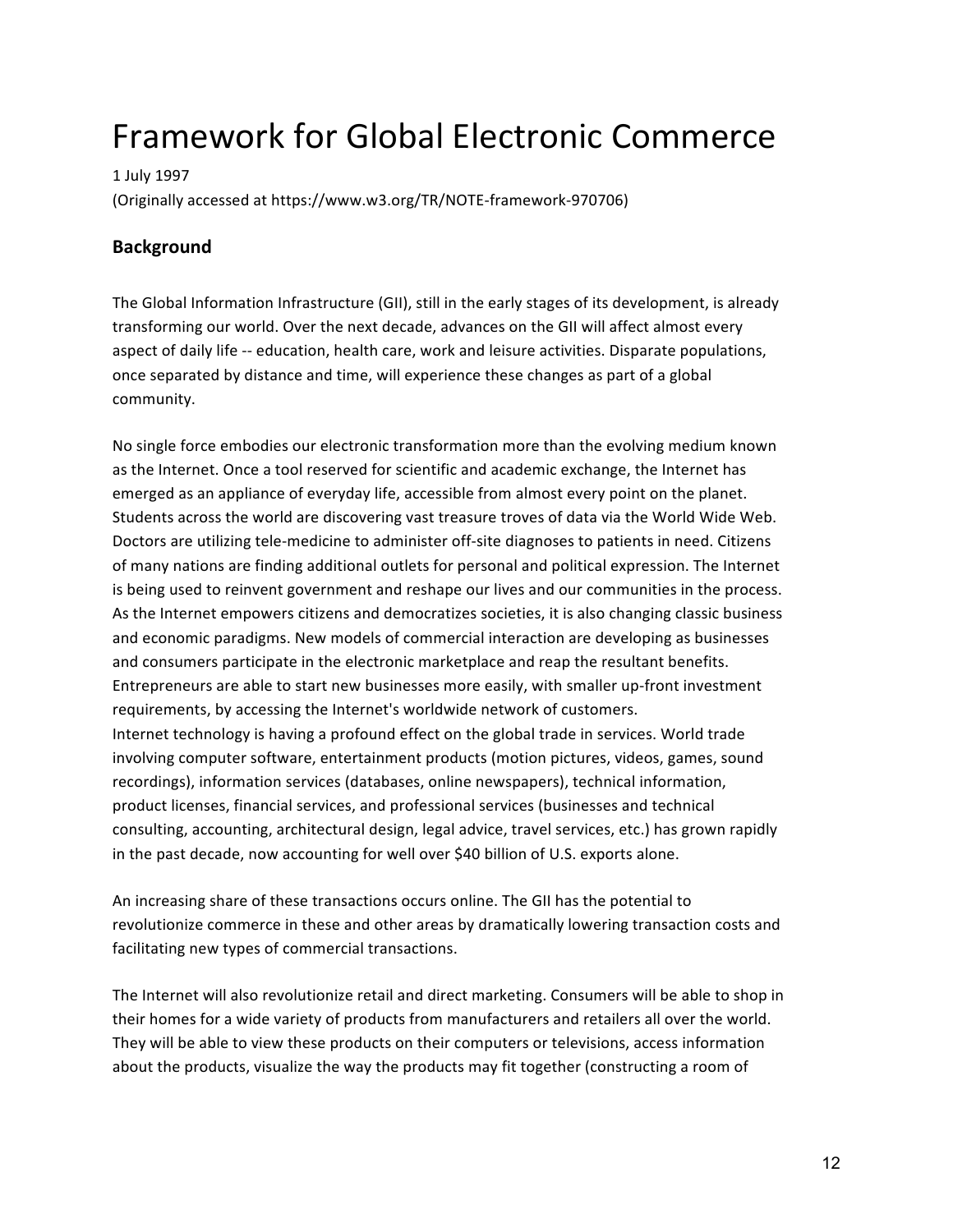furniture on their screen, for example), and order and pay for their choice, all from their living rooms.

Commerce on the Internet could total tens of billions of dollars by the turn of the century. For this potential to be realized fully, governments must adopt a non-regulatory, market-oriented approach to electronic commerce, one that facilitates the emergence of a transparent and predictable legal environment to support global business and commerce. Official decision makers must respect the unique nature of the medium and recognize that widespread competition and increased consumer choice should be the defining features of the new digital marketplace.

Many businesses and consumers are still wary of conducting extensive business over the Internet because of the lack of a predictable legal environment governing transactions. This is particularly true for international commercial activity where concerns about enforcement of contracts, liability, intellectual property protection, privacy, security and other matters have caused businesses and consumers to be cautious.

As use of the Internet expands, many companies and Internet users are concerned that some governments will impose extensive regulations on the Internet and electronic commerce. Potential areas of problematic regulation include taxes and duties, restrictions on the type of information transmitted, control over standards development, licensing requirements and rate regulation of service providers. Indeed, signs of these types of commerce-inhibiting actions already are appearing in many nations. Preempting these harmful actions before they take root is a strong motivation for the strategy outlined in this paper.

Governments can have a profound effect on the growth of commerce on the Internet. By their actions, they can facilitate electronic trade or inhibit it. Knowing when to act and -- at least as important -- when not to act, will be crucial to the development of electronic commerce. This report articulates the Administration's vision for the emergence of the GII as a vibrant global marketplace by suggesting a set of principles, presenting a series of policies, and establishing a road map for international discussions and agreements to facilitate the growth of commerce on the Internet.

#### **PRINCIPLES**

#### **1.** The private sector should lead.

Though government played a role in financing the initial development of the Internet, its expansion has been driven primarily by the private sector. For electronic commerce to flourish, the private sector must continue to lead. Innovation, expanded services, broader participation, and lower prices will arise in a market-driven arena, not in an environment that operates as a regulated industry.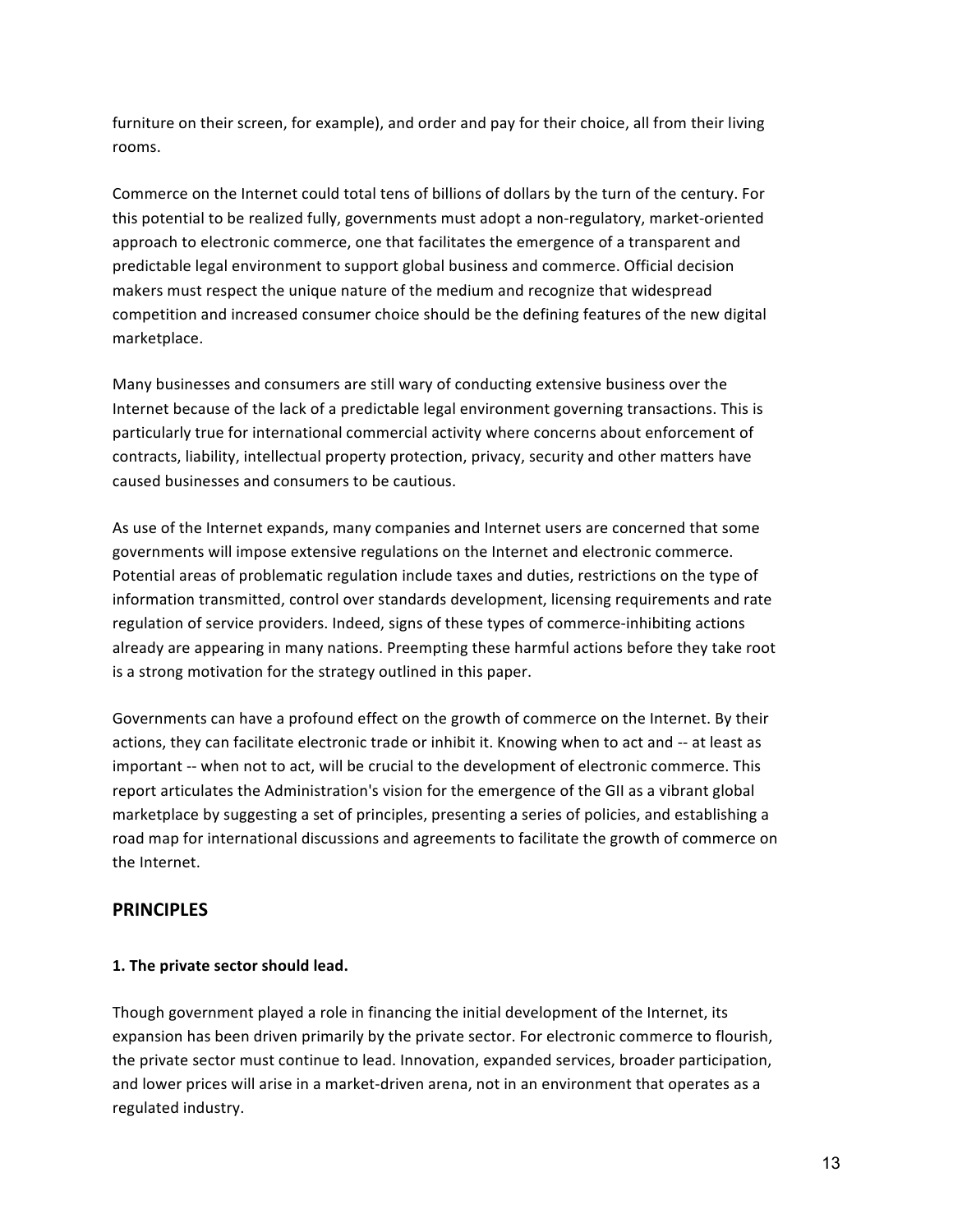Accordingly, governments should encourage industry self-regulation wherever appropriate and support the efforts of private sector organizations to develop mechanisms to facilitate the successful operation of the Internet. Even where collective agreements or standards are necessary, private entities should, where possible, take the lead in organizing them. Where government action or intergovernmental agreements are necessary, on taxation for example, private sector participation should be a formal part of the policy making process.

#### **2. Governments should avoid undue restrictions on electronic commerce.**

Parties should be able to enter into legitimate agreements to buy and sell products and services across the Internet with minimal government involvement or intervention. Unnecessary regulation of commercial activities will distort development of the electronic marketplace by decreasing the supply and raising the cost of products and services for consumers the world over. Business models must evolve rapidly to keep pace with the break-neck speed of change in the technology; government attempts to regulate are likely to be outmoded by the time they are finally enacted, especially to the extent such regulations are technology-specific.

Accordingly, governments should refrain from imposing new and unnecessary regulations, bureaucratic procedures, or taxes and tariffs on commercial activities that take place via the Internet.

### **3.** Where governmental involvement is needed, its aim should be to support and enforce a predictable, minimalist, consistent and simple legal environment for commerce.

In some areas, government agreements may prove necessary to facilitate electronic commerce and protect consumers. In these cases, governments should establish a predictable and simple legal environment based on a decentralized, contractual model of law rather than one based on top-down regulation. This may involve states as well as national governments. Where government intervention is necessary to facilitate electronic commerce, its goal should be to ensure competition, protect intellectual property and privacy, prevent fraud, foster transparency, support commercial transactions, and facilitate dispute resolution.

#### **4. Governments should recognize the unique qualities of the Internet.**

The genius and explosive success of the Internet can be attributed in part to its decentralized nature and to its tradition of bottom-up governance. These same characteristics pose significant logistical and technological challenges to existing regulatory models, and governments should tailor their policies accordingly.

Electronic commerce faces significant challenges where it intersects with existing regulatory schemes. We should not assume, for example, that the regulatory frameworks established over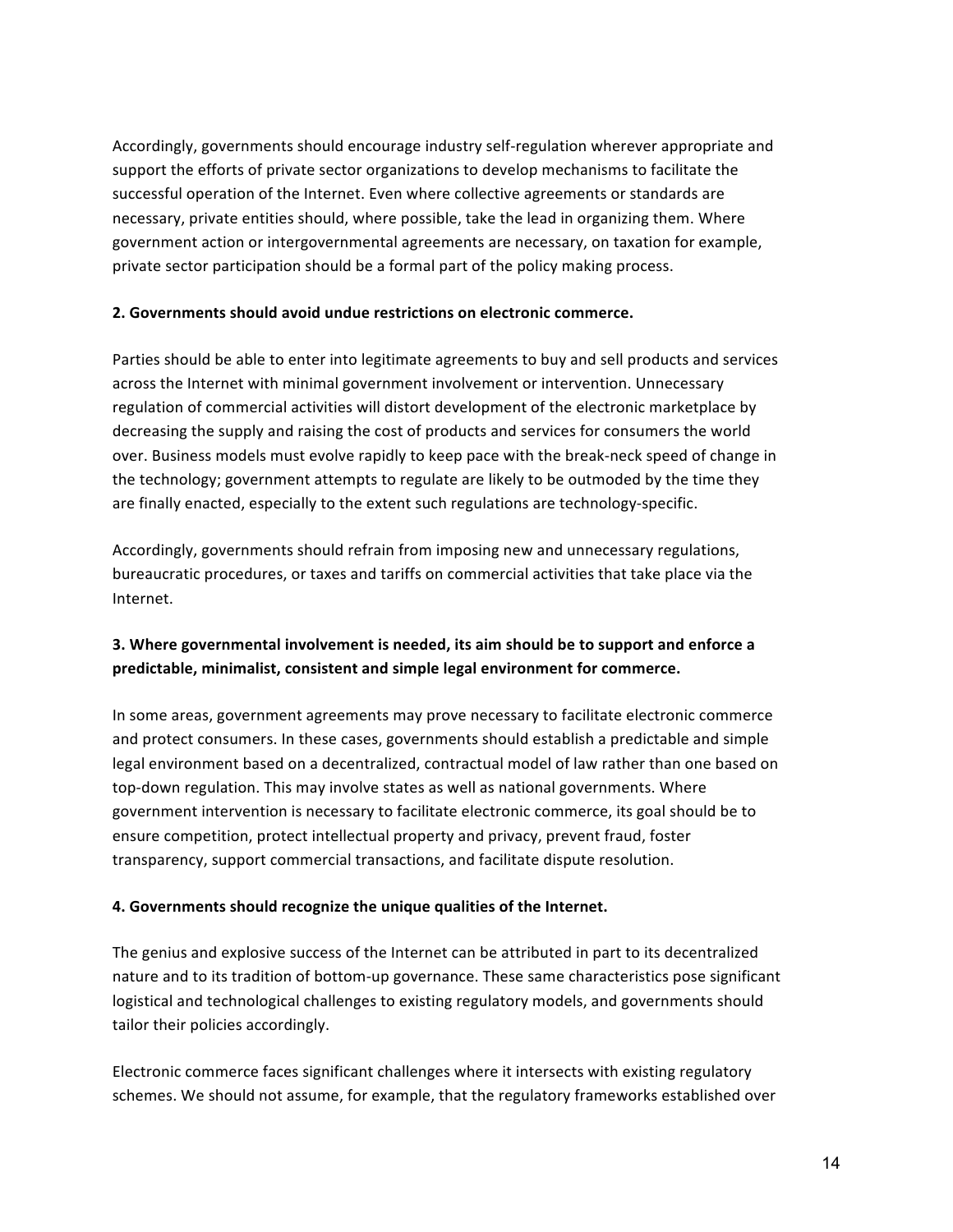the past sixty years for telecommunications, radio and television fit the Internet. Regulation should be imposed only as a necessary means to achieve an important goal on which there is a broad consensus. Existing laws and regulations that may hinder electronic commerce should be reviewed and revised or eliminated to reflect the needs of the new electronic age.

#### **5.** Electronic Commerce over the Internet should be facilitated on a global basis.

The Internet is emerging as a global marketplace. The legal framework supporting commercial transactions on the Internet should be governed by consistent principles across state, national, and international borders that lead to predictable results regardless of the jurisdiction in which a particular buyer or seller resides.

### **ISSUES**

This paper covers nine areas where international agreements are needed to preserve the Internet as a non-regulatory medium, one in which competition and consumer choice will shape the marketplace. Although there are significant areas of overlap, these items can be divided into three main subgroups: financial issues, legal issues, and market access issues.

#### **Financial Issues**

- customs and taxation
- electronic payments

#### **Legal Issues**

- Uniform Commercial Code' for electronic commerce
- intellectual property protection
- privacy
- security

#### **Market Access Issues**

- telecommunications infrastructure and information technology
- content
- technical standards

#### **I. Financial Issues**

#### **1. CUSTOMS AND TAXATION**

For over 50 years, nations have negotiated tariff reductions because they have recognized that the economies and citizens of all nations benefit from freer trade. Given this recognition, and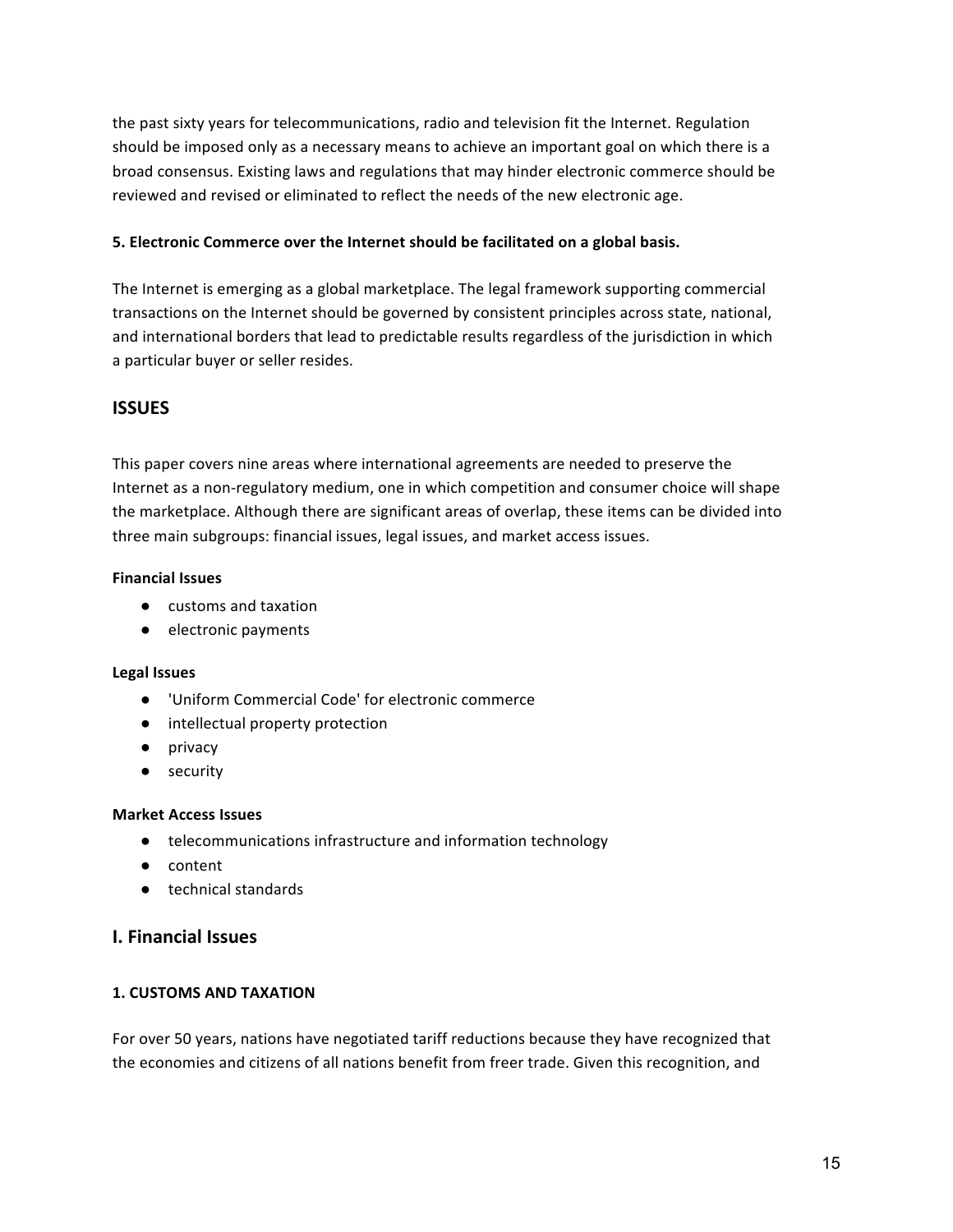because the Internet is truly a global medium, it makes little sense to introduce tariffs on goods and services delivered over the Internet.

Further, the Internet lacks the clear and fixed geographic lines of transit that historically have characterized the physical trade of goods. Thus, while it remains possible to administer tariffs for products ordered over the Internet but ultimately delivered via surface or air transport, the structure of the Internet makes it difficult to do so when the product or service is delivered electronically.

Nevertheless, many nations are looking for new sources of revenue, and may seek to levy tariffs on global electronic commerce.

Therefore, the United States will advocate in the World Trade Organization (WTO) and other appropriate international fora that the Internet be declared a tariff-free environment whenever it is used to deliver products or services. This principle should be established quickly before nations impose tariffs and before vested interests form to protect those tariffs.

In addition, the United States believes that no new taxes should be imposed on Internet commerce. The taxation of commerce conducted over the Internet should be consistent with the established principles of international taxation, should avoid inconsistent national tax jurisdictions and double taxation, and should be simple to administer and easy to understand. Any taxation of Internet sales should follow these principles:

- It should neither distort nor hinder commerce. No tax system should discriminate among types of commerce, nor should it create incentives that will change the nature or location of transactions.
- The system should be simple and transparent. It should be capable of capturing the overwhelming majority of appropriate revenues, be easy to implement, and minimize burdensome record keeping and costs for all parties.
- The system should be able to accommodate tax systems used by the United States and our international partners today.

Wherever feasible, we should look to existing taxation concepts and principles to achieve these goals.

Any such taxation system will have to accomplish these goals in the context of the Internet's special characteristics -- the potential anonymity of buyer and seller, the capacity for multiple small transactions, and the difficulty of associating online activities with physically defined locations.

To achieve global consensus on this approach, the United States, through the Treasury Department, is participating in discussions on the taxation of electronic commerce through the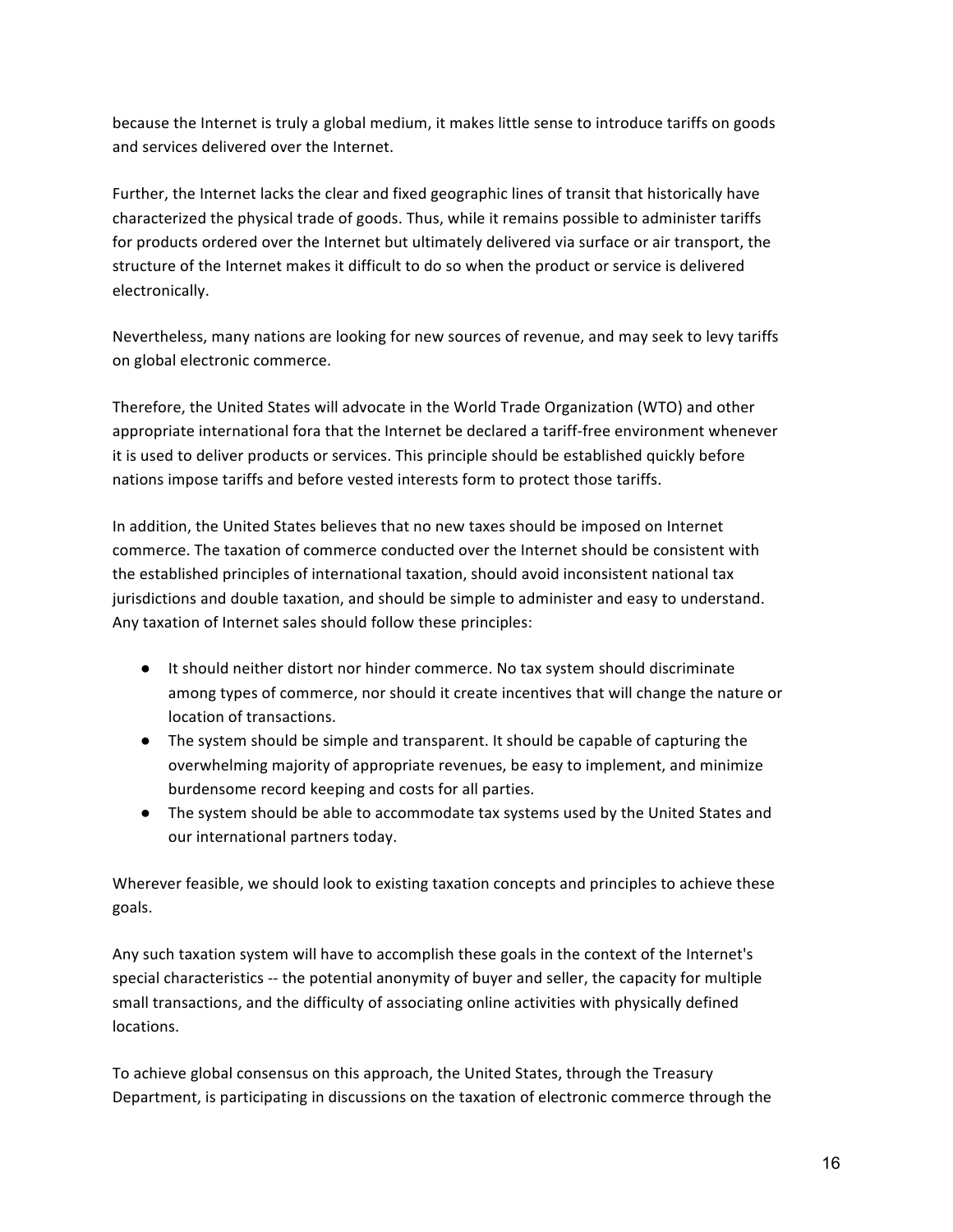Organization for Economic Cooperation and Development (OECD), the primary forum for cooperation in international taxation.

The Administration is also concerned about possible moves by state and local tax authorities to target electronic commerce and Internet access. The uncertainties associated with such taxes and the inconsistencies among them could stifle the development of Internet commerce. The Administration believes that the same broad principles applicable to international taxation, such as not hindering the growth of electronic commerce and neutrality between conventional and electronic commerce, should be applied to subfederal taxation. No new taxes should be applied to electronic commerce, and states should coordinate their allocation of income derived from electronic commerce. Of course, implementation of these principles may differ at the subfederal level where indirect taxation plays a larger role.

Before any further action is taken, states and local governments should cooperate to develop a uniform, simple approach to the taxation of electronic commerce, based on existing principles of taxation where feasible.

#### **2. ELECTRONIC PAYMENT SYSTEMS**

New technology has made it possible to pay for goods and services over the Internet. Some of the methods would link existing electronic banking and payment systems, including credit and debit card networks, with new retail interfaces via the Internet. Electronic money, based on stored-value, smart card, or other technologies, is also under development. Substantial private sector investment and competition is spurring an intense period of innovation that should benefit consumers and businesses wishing to engage in global electronic commerce.

At this early stage in the development of electronic payment systems, the commercial and technological environment is changing rapidly. It would be hard to develop policy that is both timely and appropriate. For these reasons, inflexible and highly prescriptive regulations and rules are inappropriate and potentially harmful. Rather, in the near term, case-by-case monitoring of electronic payment experiments is preferred.

From a longer term perspective, however, the marketplace and industry self-regulation alone may not fully address all issues. For example, government action may be necessary to ensure the safety and soundness of electronic payment systems, to protect consumers, or to respond to important law enforcement objectives.

The United States, through the Department of the Treasury, is working with other governments in international fora to study the global implications of emerging electronic payment systems. A number of organizations are already working on important aspects of electronic banking and payments. Their analyses will contribute to a better understanding of how electronic payment systems will affect global commerce and banking.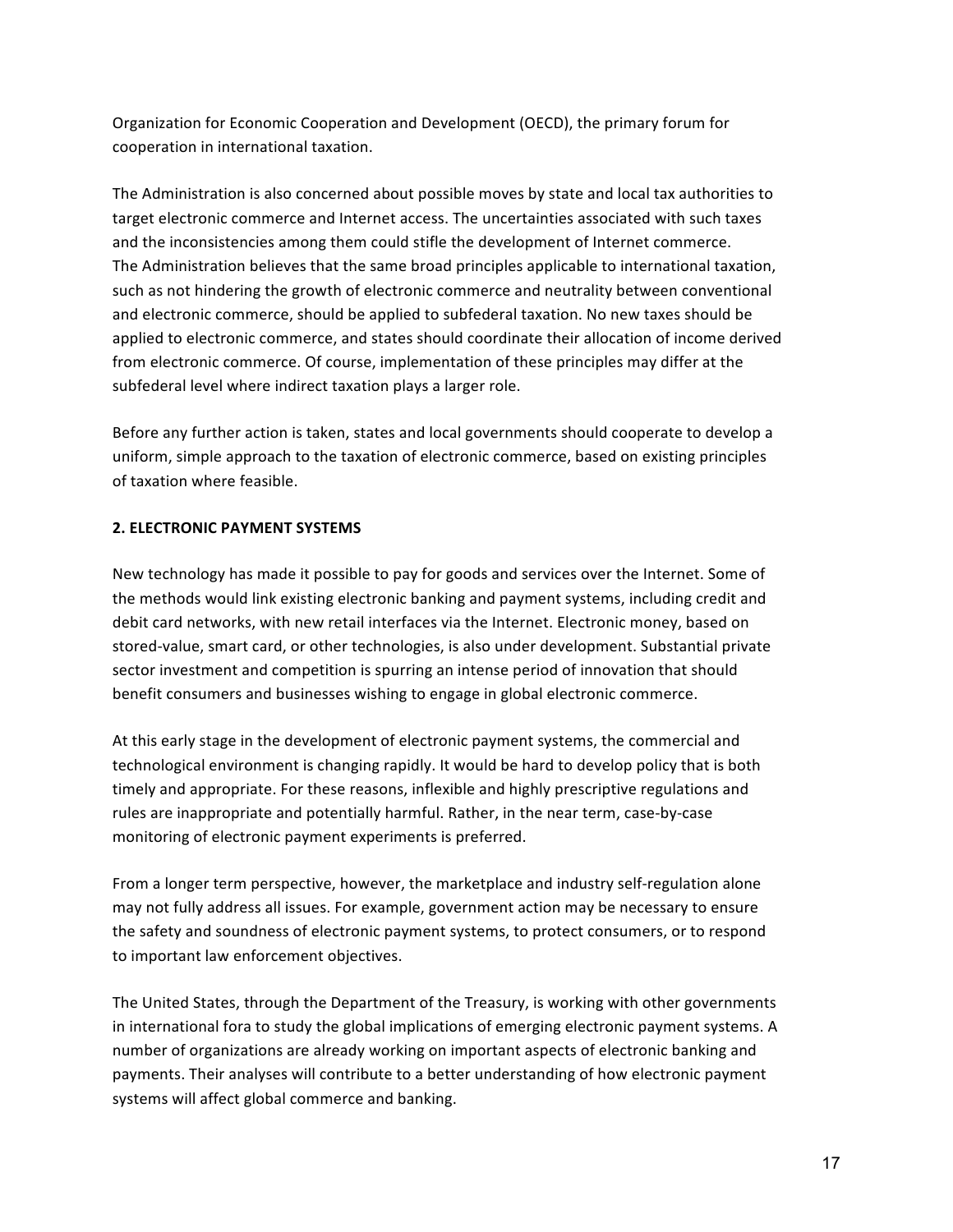The Economic Communique issued at the Lyon Summit by the G-7 Heads of State called for a cooperative study of the implications of new, sophisticated retail electronic payment systems. In response, the G-10 deputies formed a Working Party, with representation from finance ministries and central banks (in consultation with law enforcement authorities). The Working Party is chaired by a representative from the U.S. Treasury Department, and tasked to produce a report that identifies common policy objectives among the G-10 countries and analyzes the national approaches to electronic commerce taken to date.

As electronic payment systems develop, governments should work closely with the private sector to inform policy development, and ensure that governmental activities flexibly accommodate the needs of the emerging marketplace.

### **II. Legal Issues**

#### **3. 'UNIFORM COMMERCIAL CODE' FOR ELECTRONIC COMMERCE**

In general, parties should be able to do business with each other on the Internet under whatever terms and conditions they agree upon.

Private enterprise and free markets have typically flourished, however, where there are predictable and widely accepted legal environments supporting commercial transactions. To encourage electronic commerce, the U.S. government should support the development of both a domestic and global uniform commercial legal framework that recognizes, facilitates, and enforces electronic transactions worldwide. Fully informed buyers and sellers could voluntarily agree to form a contract subject to this uniform legal framework, just as parties currently choose the body of law that will be used to interpret their contract.

Participants in the marketplace should define and articulate most of the rules that will govern electronic commerce. To enable private entities to perform this task and to fulfill their roles adequately, governments should encourage the development of simple and predictable domestic and international rules and norms that will serve as the legal foundation for commercial activities in cyberspace.

In the United States, every state government has adopted the Uniform Commercial Code (UCC), a codification of substantial portions of commercial law. The National Conference of Commissioners of Uniform State Law (NCCUSL) and the American Law Institute, domestic sponsors of the UCC, already are working to adapt the UCC to cyberspace. Private sector organizations, including the American Bar Association (ABA) along with other interest groups, are participants in this process. Work is also ongoing on a proposed electronic contracting and records act for transactions not covered by the UCC. The Administration supports the prompt consideration of these proposals, and the adoption of uniform legislation by all states. Of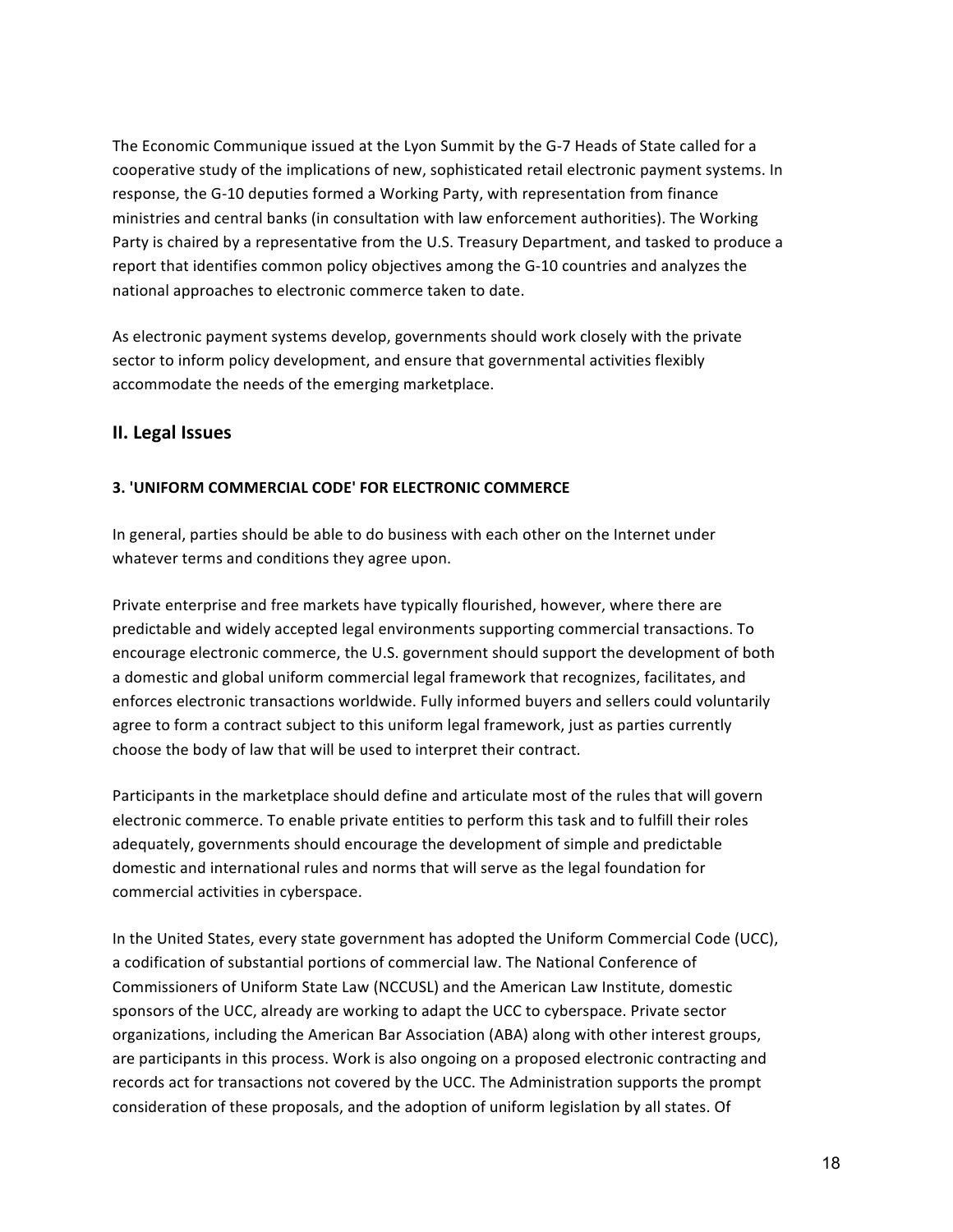course, any such legislation will be designed to accommodate ongoing and possible future global initiatives.

Internationally, the United Nations Commission on International Trade Law (UNCITRAL) has completed work on a model law that supports the commercial use of international contracts in electronic commerce. This model law establishes rules and norms that validate and recognize contracts formed through electronic means, sets default rules for contract formation and governance of electronic contract performance, defines the characteristics of a valid electronic writing and an original document, provides for the acceptability of electronic signatures for legal and commercial purposes, and supports the admission of computer evidence in courts and arbitration proceedings.

The United States Government supports the adoption of principles along these lines by all nations as a start to defining an international set of uniform commercial principles for electronic commerce. We urge UNCITRAL, other appropriate international bodies, bar associations, and other private sector groups to continue their work in this area.

The following principles should, to the extent possible, guide the drafting of rules governing global electronic commerce:

- parties should be free to order the contractual relationship between themselves as they see fit;
- rules should be technology-neutral (i.e., the rules should neither require nor assume a particular technology) and forward looking (i.e., the rules should not hinder the use or development of technologies in the future);
- existing rules should be modified and new rules should be adopted only as necessary or substantially desirable to support the use of electronic technologies; and
- $\bullet$  the process should involve the high-tech commercial sector as well as businesses that have not yet moved online.

With these principles in mind, UNCITRAL, UNIDROIT, and the International Chamber of Commerce (ICC), and others should develop additional model provisions and uniform fundamental principles designed to eliminate administrative and regulatory barriers and to facilitate electronic commerce by:

- encouraging governmental recognition, acceptance and facilitation of electronic communications (i.e., contracts, notarized documents, etc.);
- encouraging consistent international rules to support the acceptance of electronic signatures and other authentication procedures; and
- promoting the development of adequate, efficient, and effective alternate dispute resolution mechanisms for global commercial transactions.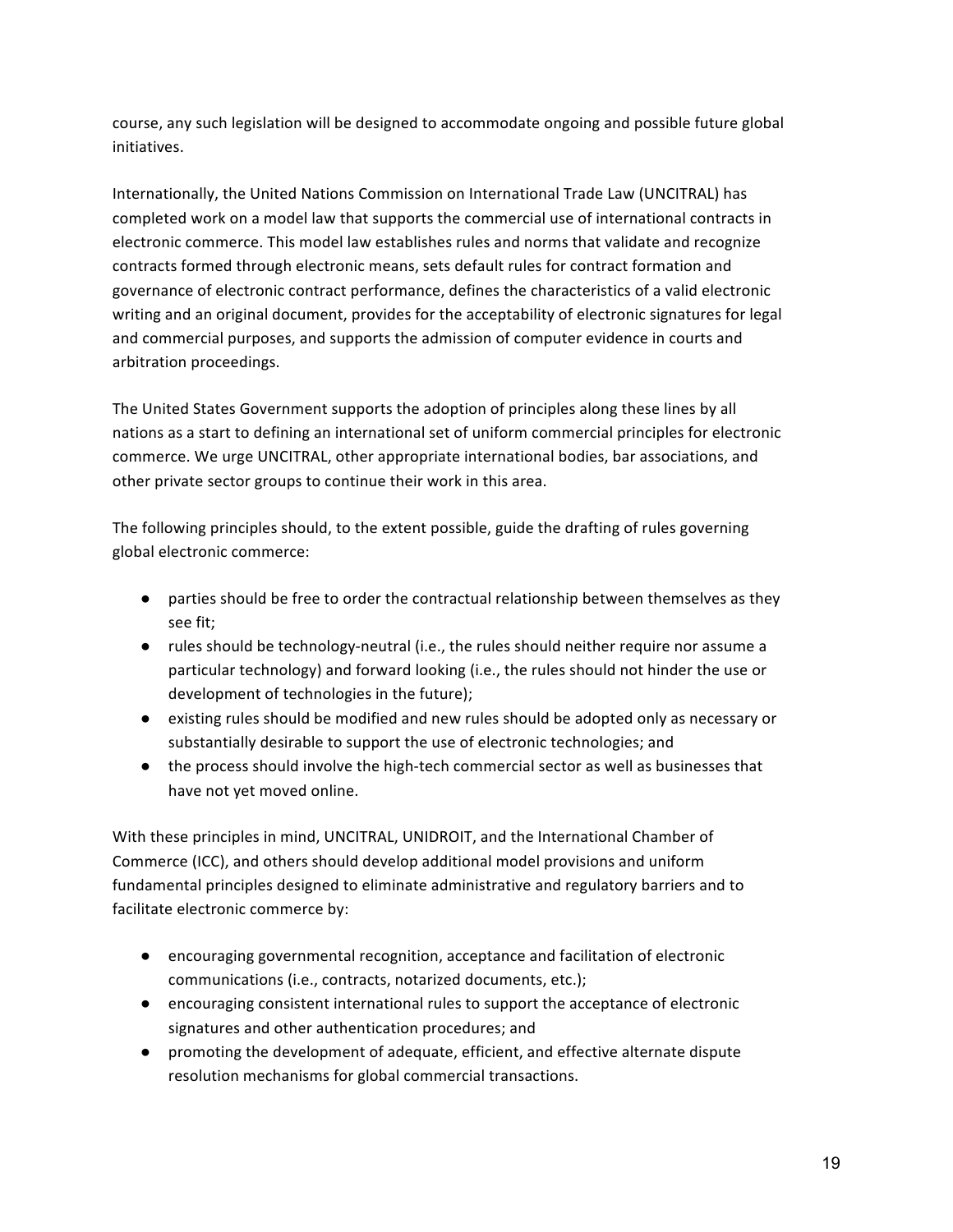The expansion of global electronic commerce also depends upon the participants, ability to achieve a reasonable degree of certainty regarding their exposure to liability for any damage or injury that might result from their actions. Inconsistent local tort laws, coupled with uncertainties regarding jurisdiction, could substantially increase litigation and create unnecessary costs that ultimately will be born by consumers. The U.S. should work closely with other nations to clarify applicable jurisdictional rules and to generally favor and enforce contract provisions that allow parties to select substantive rules governing liability.

Finally, the development of global electronic commerce provides an opportunity to create legal rules that allow business and consumers to take advantage of new technology to streamline and automate functions now accomplished manually. For example, consideration should be given to establishing electronic registries.

The Departments of Commerce and State will continue to organize U.S. participation in these areas with a goal of achieving substantive international agreement on model law within the next two years. NCCUSL and the American Law Institute, working with the American Bar Association and other interested groups, are urged to continue their work to develop complementary domestic and international efforts.

#### **4. INTELLECTUAL PROPERTY PROTECTION**

Commerce on the Internet often will involve the sale and licensing of intellectual property. To promote this commerce, sellers must know that their intellectual property will not be stolen and buyers must know that they are obtaining authentic products.

International agreements that establish clear and effective copyright, patent, and trademark protection are therefore necessary to prevent piracy and fraud. While technology, such as encryption, can help combat piracy, an adequate and effective legal framework also is necessary to deter fraud and the theft of intellectual property, and to provide effective legal recourse when these crimes occur. Increased public education about intellectual property in the information age will also contribute to the successful implementation and growth of the GII.

#### **Copyrights**

There are several treaties that establish international norms for the protection of copyrights, most notably the Berne Convention for the Protection of Literary and Artistic Works. These treaties link nearly all major trading nations and provide them with a means of protecting, under their own laws, each other's copyrighted works and sound recordings.

In December 1996, the World Intellectual Property Organization (WIPO) updated the Berne Convention and provided new protection for performers and producers of sound recordings by adopting two new treaties. The two treaties -- the WIPO Copyright Treaty and the WIPO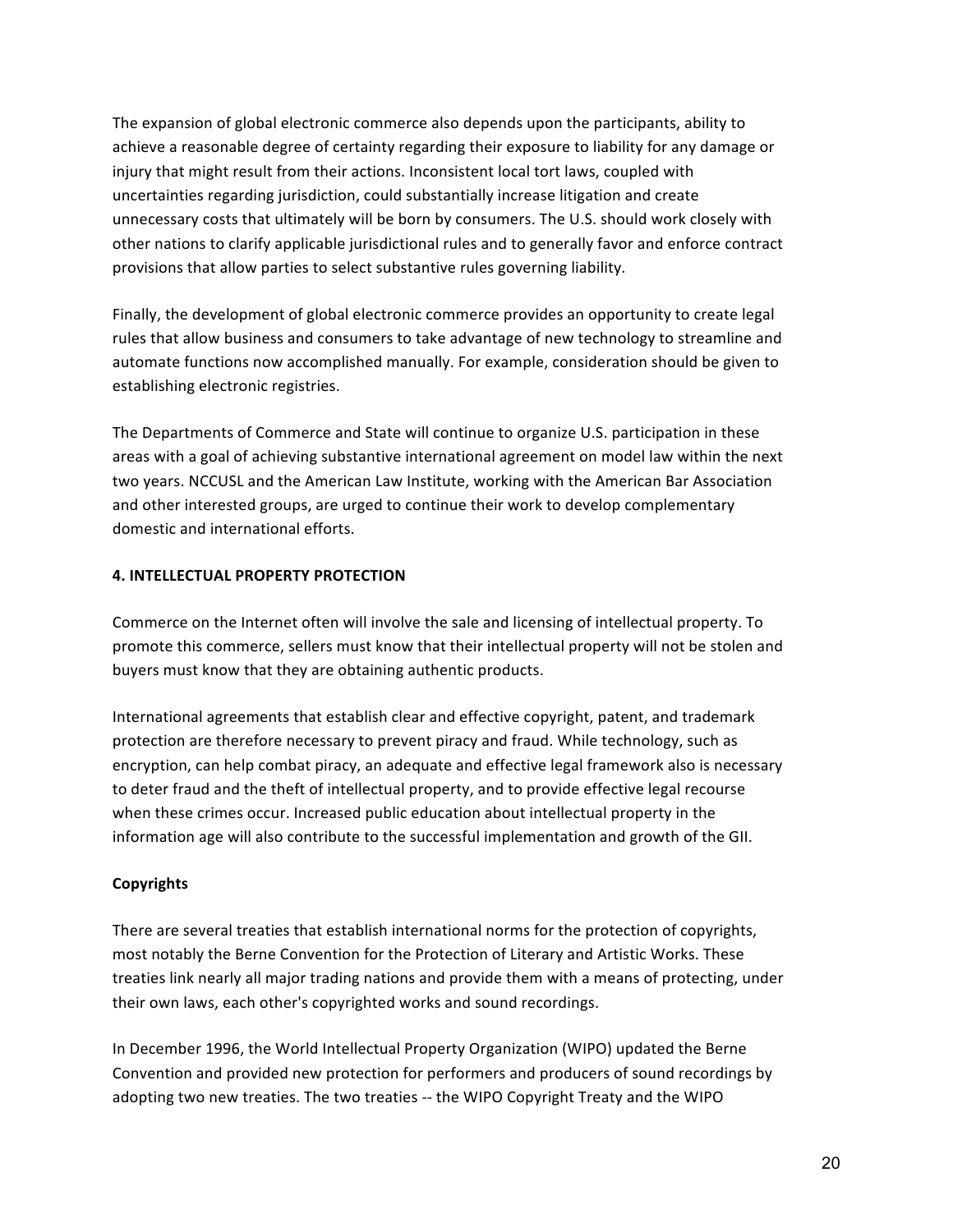Performances and Phonograms Treaty -- will greatly facilitate the commercial applications of online digital communications over the GII.

Both treaties include provisions relating to technological protection, copyright management information, and the right of communication to the public, all of which are indispensable for an efficient exercise of rights in the digital environment. The U.S. Government recognizes private sector efforts to develop international and domestic standards in these areas. The Administration understands the sensitivities associated with copyright management information and technological protection measures, and is working to tailor implementing legislation accordingly.

Both treaties also contain provisions that permit nations to provide for exceptions to rights in certain cases that do not conflict with a normal exploitation of the work and do not unreasonably prejudice the legitimate interests of the author (e.g., "fair use"). These provisions permit members to carry forward and appropriately extend into the digital environment limitations and exceptions in their national laws which have been considered acceptable under the Berne Convention. These provisions permit members to devise new exceptions and limitations that are appropriate in the digital network environment, but neither reduce nor extend the scope of applicability of the limitations and exceptions permitted by the Berne Convention.

The Administration is drafting legislation to implement the new WIPO treaties, and looks forward to working with the Senate on their ratification.

The two new WIPO treaties do not address issues of online service provider liability, leaving them to be determined by domestic legislation. The Administration looks forward to working with Congress as these issues are addressed and supports efforts to achieve an equitable and balanced solution that is agreeable to interested parties and consistent with international copyright obligations.

The adoption of the two new WIPO treaties represents the attainment of one of the Administration's significant intellectual property objectives. The U.S. Government will continue to work for appropriate copyright protection for works disseminated electronically. The Administration's copyright-related objectives will include:

- encouraging countries to fully and immediately implement the obligations contained in the Agreement on Trade-Related Aspects of Intellectual Property (TRIPS);
- seeking immediate U.S. ratification and deposit of the instruments of accession to the two new WIPO treaties and implementation of the obligations in these treaties in a balanced and appropriate way as soon as possible;
- encouraging other countries to join the two new WIPO treaties and to implement fully the treaty obligations as soon as possible; and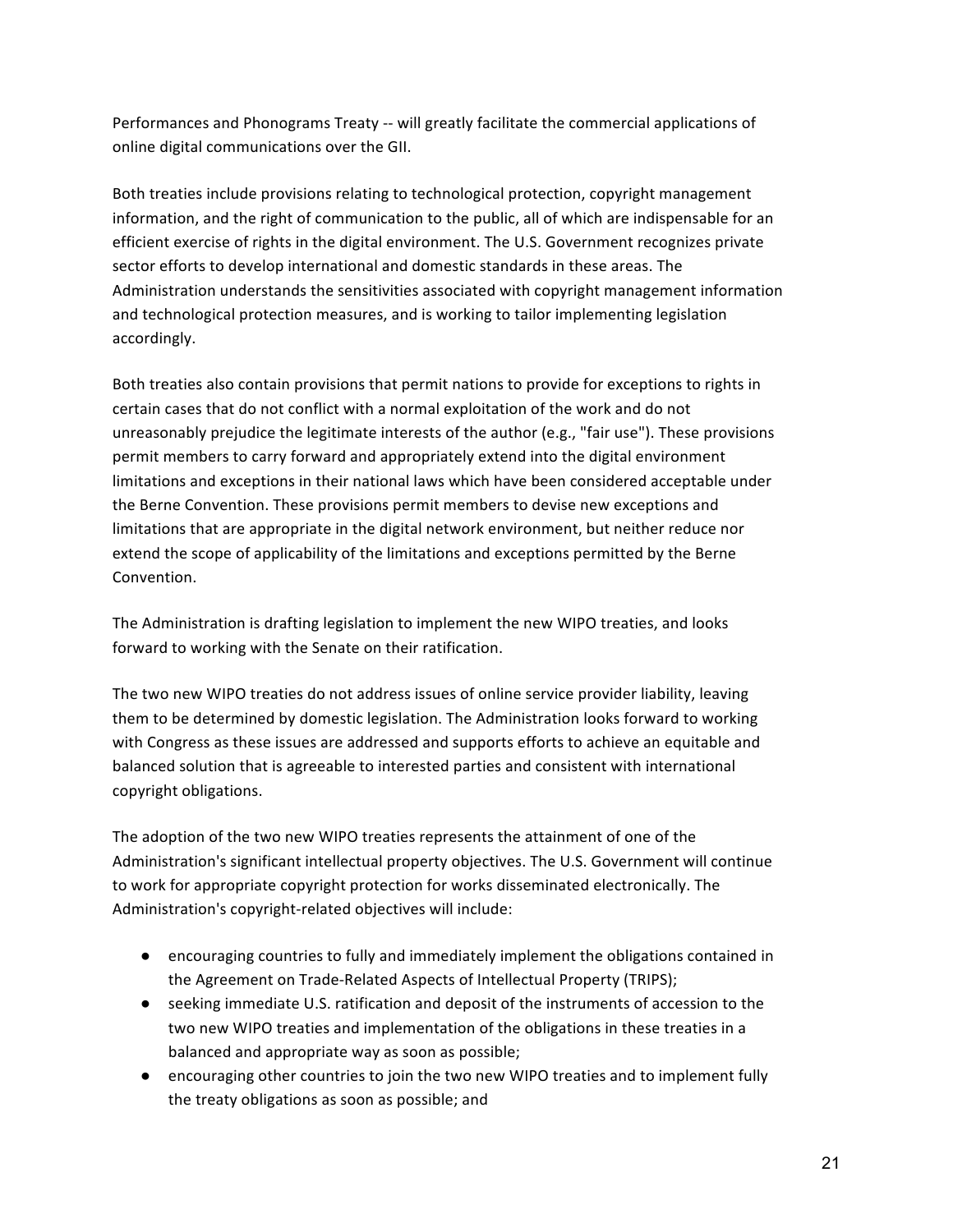● ensuring that U.S. trading partners establish laws and regulations that provide adequate and effective protection for copyrighted works, including motion pictures, computer software, and sound recordings, disseminated via the GII, and that these laws and regulations are fully implemented and actively enforced.

The United States will pursue these international objectives through bilateral discussions and multilateral discussions at WIPO and other appropriate fora and will encourage private sector participation in these discussions.

#### **Sui Generis Protection of Databases**

The December 1996 WIPO Conference in Geneva did not take up a proposed treaty to protect the non-original elements of databases. Instead, the Conference called for a meeting, subsequently held, to discuss preliminary steps to study proposals to establish sui generis database protection.

Based on the brief discussion of sui generis database protection that took place before and during the Diplomatic Conference, it is clear that more discussion of the need for and the nature of such protection is necessary domestically and internationally.

The Administration will seek additional input from, among others, the scientific, library, and academic communities and the commercial sector, in order to develop U.S. policy with respect to sui generis database protection.

#### **Patents**

Development of the GII will both depend upon and stimulate innovation in many fields of technology, including computer software, computer hardware, and telecommunications. An effectively functioning patent system that encourages and protects patentable innovations in these fields is important for the overall success of commerce over the Internet. Consistent with this objective, the U.S. Patent and Trademark Office (PTO) will (1) significantly enhance its collaboration with the private sector to assemble a larger, more complete collection of prior art (both patent and non-patent publications), and provide its patent examiners better access to prior art in GII-related technologies; (2) train its patent examiners in GII-related technologies to raise and maintain their level of technical expertise; and (3) support legislative proposals for early publication of pending patent applications, particularly in areas involving fast moving technology.

To create a reliable environment for electronic commerce, patent agreements should: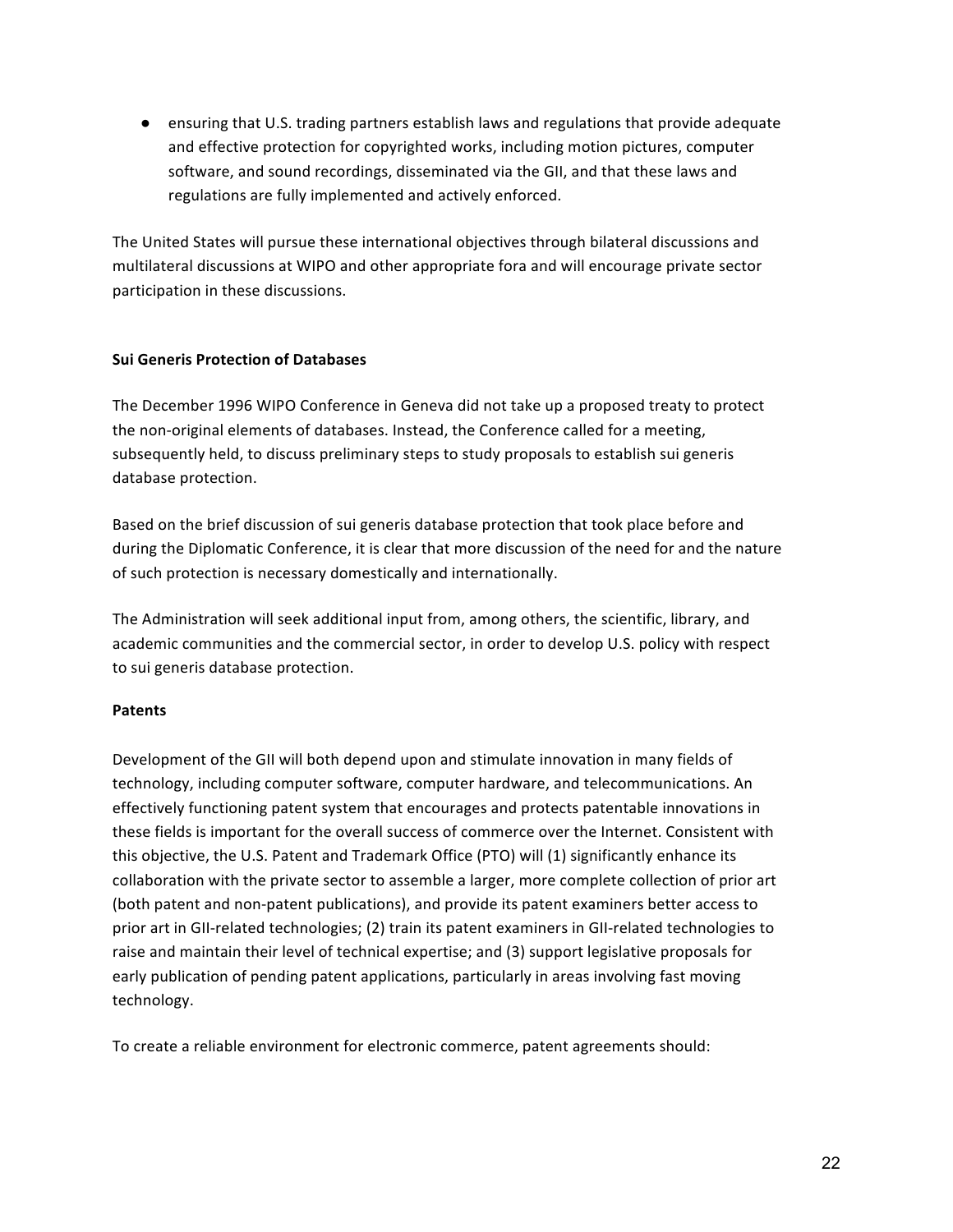- prohibit member countries from authorizing parties to exploit patented inventions related to the GII without the patent owner's authority (i.e., disapproval of compulsory licensing of GII-related technology except to remedy a practice determined after judicial or administrative process to be anti-competitive);
- require member countries to provide adequate and effective protection for patentable subject matter important to the development and success of the GII; and
- establish international standards for determining the validity of a patent claim.

The United States will pursue these objectives internationally. Officials of the European, Japanese, and United States Patent Offices meet, for example, each year to foster cooperation on patent-related issues. The United States will recommend at the next meeting that a special committee be established within the next year to make recommendations on GII-related patent issues.

In a separate venue, one hundred countries and international intergovernmental organizations participate as members of WIPO's permanent committee on industrial property information (PCIPI). The United States will attempt to establish a working group of this organization to address GII-related patent issues.

#### **Trademark and Domain Names**

Trademark rights are national in scope and conflicts may arise where the same or similar trademarks for similar goods or services are owned by different parties in different countries. Countries may also apply different standards for determining infringement.

Conflicts have arisen on the GII where third parties have registered Internet domain names that are the same as, or similar to, registered or common law trademarks. An Internet domain name functions as a source identifier on the Internet. Ordinarily, source identifiers, like addresses, are not protected intellectual property (i.e., a trademark) per se. The use of domain names as source identifiers has burgeoned, however, and courts have begun to attribute intellectual property rights to them, while recognizing that misuse of a domain name could significantly infringe, dilute, and weaken valuable trademark rights.

To date, conflicts between trademark rights and domain names have been resolved through negotiations and/or litigation. It may be possible to create a contractually based self-regulatory regime that deals with potential conflicts between domain name usage and trademark laws on a global basis without the need to litigate. This could create a more stable business environment on the Internet. Accordingly, the United States will support efforts already underway to create domestic and international fora for discussion of Internet-related trademark issues. The Administration also plans to seek public input on the resolution of trademark disputes in the context of domain names.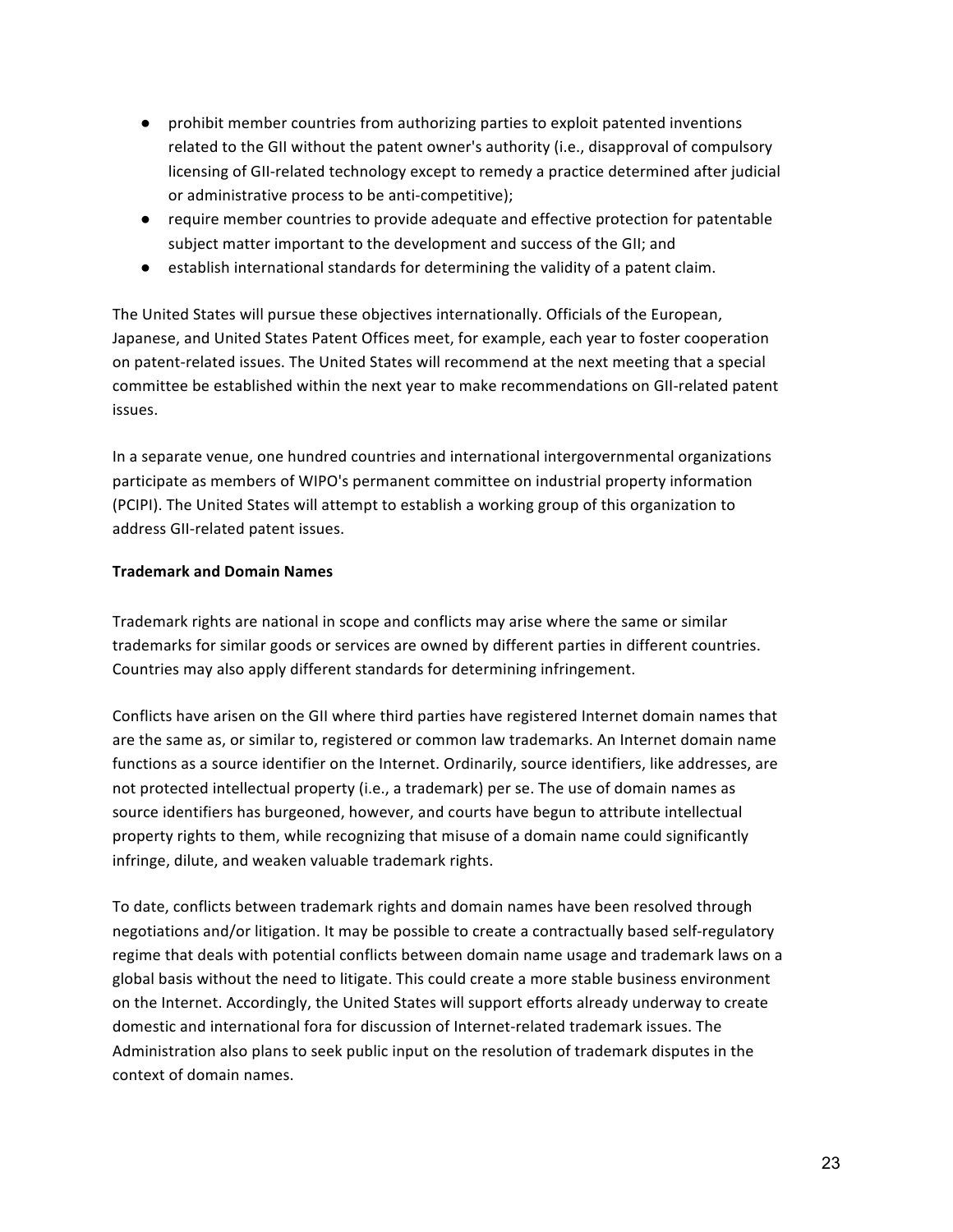Governance of the domain name system (DNS) raises other important issues unrelated to intellectual property. The Administration supports private efforts to address Internet governance issues including those related to domain names and has formed an interagency working group under the leadership of the Department of Commerce to study DNS issues. The working group will review various DNS proposals, consulting with interested private sector, consumer, professional, congressional and state government and international groups. The group will consider, in light of public input, (1) what contribution government might make, if any, to the development of a global competitive, market-based system to register Internet domain names, and (2) how best to foster bottom-up governance of the Internet.

#### **5. PRIVACY**

Americans treasure privacy, linking it to our concept of personal freedom and well-being. Unfortunately, the GII,s great promise -- that it facilitates the collection, re-use, and instantaneous transmission of information -- can, if not managed carefully, diminish personal privacy. It is essential, therefore, to assure personal privacy in the networked environment if people are to feel comfortable doing business.

At the same time, fundamental and cherished principles like the First Amendment, which is an important hallmark of American democracy, protect the free flow of information. Commerce on the GII will thrive only if the privacy rights of individuals are balanced with the benefits associated with the free flow of information.

In June of 1995, the Privacy Working Group of the United States government Information Infrastructure Task Force (IITF) issued a report entitled, *PRIVACY AND THE NATIONAL INFORMATION INFRASTRUCTURE: Principles for Providing and Using Personal Information*. The report recommends a set of principles (the "Privacy Principles") to govern the collection, processing, storage, and re-use of personal data in the information age.

These Privacy Principles, which build on the Organization for Economic Cooperation and Development's GUIDELINES GOVERNING THE PROTECTION OF PRIVACY AND TRANSBORDER DATA FLOW OF PERSONAL DATA and incorporate principles of fair information practices, rest on the fundamental precepts of awareness and choice:

- Data-gatherers should inform consumers what information they are collecting, and how they intend to use such data; and
- Data-gatherers should provide consumers with a meaningful way to limit use and re-use of personal information.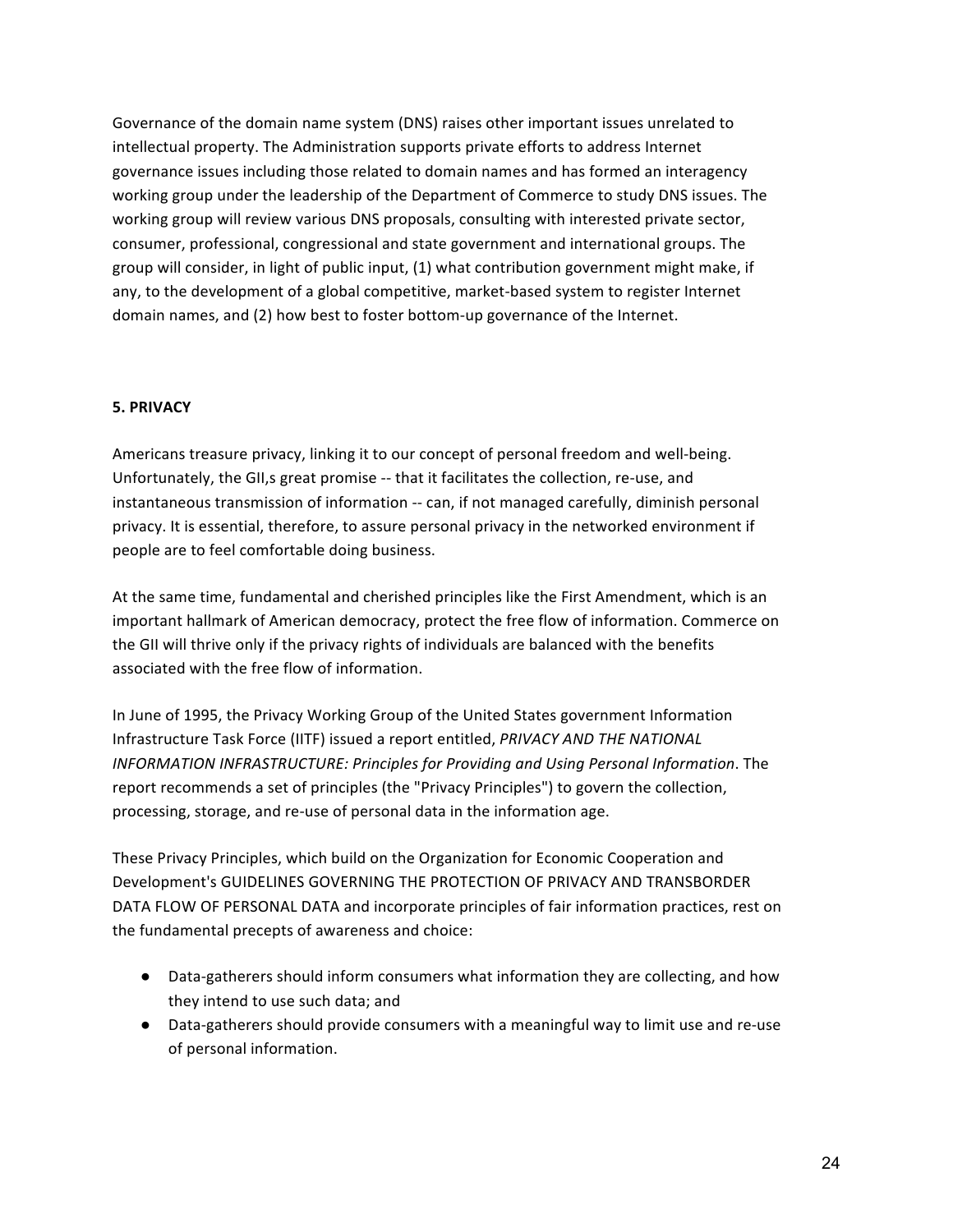Disclosure by data-gatherers is designed to stimulate market resolution of privacy concerns by empowering individuals to obtain relevant knowledge about why information is being collected, what the information will be used for, what steps will be taken to protect that information, the consequences of providing or withholding information, and any rights of redress that they may have. Such disclosure will enable consumers to make better judgments about the levels of privacy available and their willingness to participate.

In addition, the Privacy Principles identify three values to govern the way in which personal information is acquired, disclosed and used online -- information privacy, information integrity, and information quality. First, an individual's reasonable expectation of privacy regarding access to and use of, his or her personal information should be assured. Second, personal information should not be improperly altered or destroyed. And, third, personal information should be accurate, timely, complete, and relevant for the purposes for which it is provided and used.

Under these principles, consumers are entitled to redress if they are harmed by improper use or disclosure of personal information or if decisions are based on inaccurate, outdated, incomplete, or irrelevant personal information.

In April, 1997, the Information Policy Committee of the IITF issued a draft paper entitled Options For Promoting Privacy on the National Information Infrastructure. The paper surveys information practices in the United States and solicits public comment on the best way to implement the Privacy Principles. The IITF goal is to find a way to balance the competing values of personal privacy and the free flow of information in a digital democratic society.

Meanwhile, other federal agencies have studied privacy issues in the context of specific industry sectors. In October 1995, for example, the National Telecommunications and Information Administration (NTIA) issued a report entitled Privacy and the NII: Safeguarding Telecommunications-Related Personal Information. It explores the application of the Privacy Principles in the context of telecommunications and online services and advocates a voluntary framework based on notice and consent. On January 6, 1997, the FTC issued a staff report entitled Public Workshop on Consumer Privacy on the Global Information Infrastructure. The report, which focuses on the direct marketing and advertising industries, concludes that notice, choice, security, and access are recognized as necessary elements of fair information practices online. In June of 1997, the FTC held four days of hearings on technology tools and industry selfregulation regimes designed to enhance personal privacy on the Internet.

The Administration supports private sector efforts now underway to implement meaningful, consumer-friendly, self-regulatory privacy regimes. These include mechanisms for facilitating awareness and the exercise of choice online, evaluating private sector adoption of and adherence to fair information practices, and dispute resolution.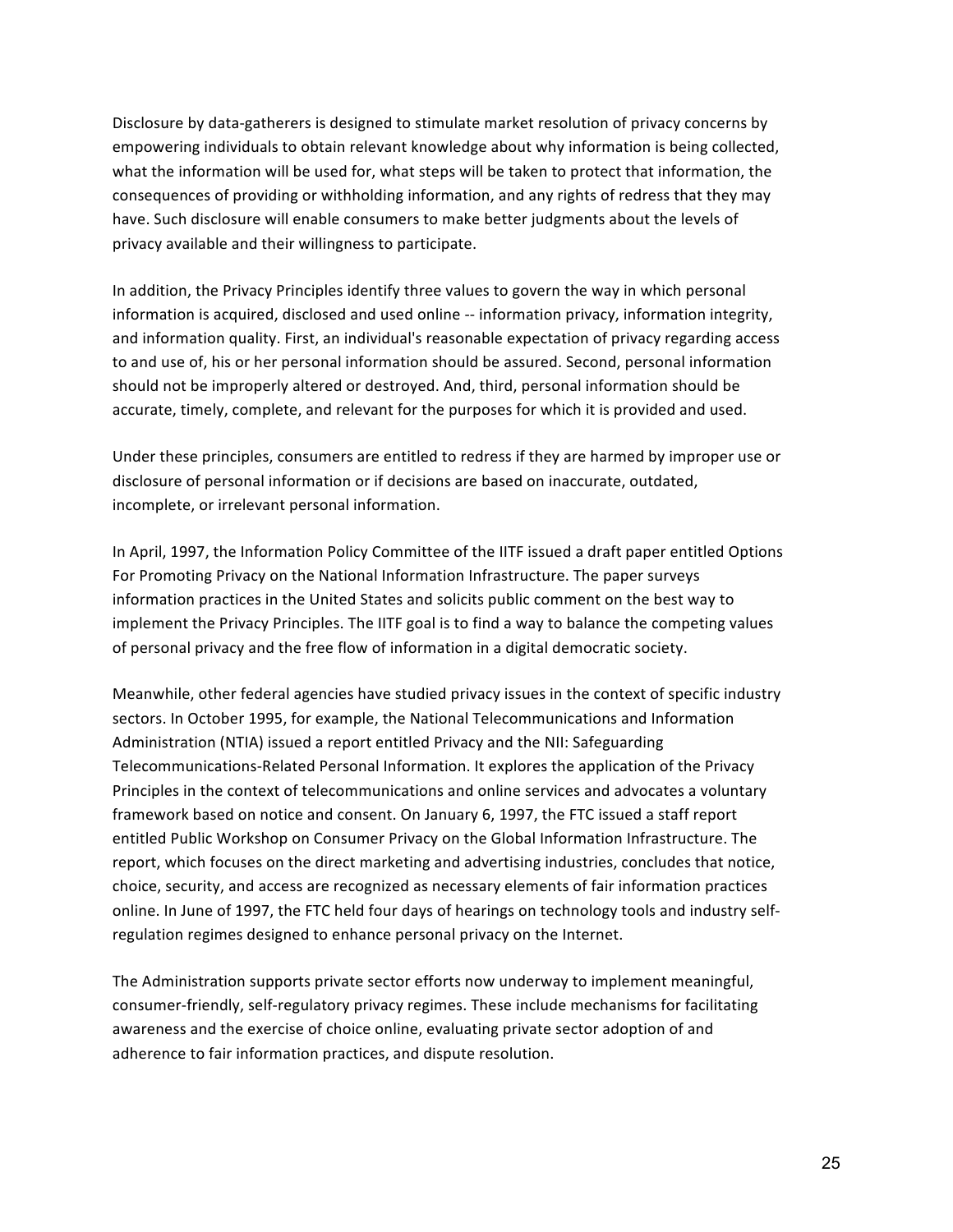The Administration also anticipates that technology will offer solutions to many privacy concerns in the online environment, including the appropriate use of anonymity. If privacy concerns are not addressed by industry through self-regulation and technology, the Administration will face increasing pressure to play a more direct role in safeguarding consumer choice regarding privacy online.

The Administration is particularly concerned about the use of information gathered from children, who may lack the cognitive ability to recognize and appreciate privacy concerns. Parents should be able to choose whether or not personally identifiable information is collected from or about their children. We urge industry, consumer, and child-advocacy groups working together to use a mix of technology, self-regulation, and education to provide solutions to the particular dangers arising in this area and to facilitate parental choice. This problem warrants prompt attention. Otherwise, government action may be required.

Privacy concerns are being raised in many countries around the world, and some countries have enacted laws, implemented industry self-regulation, or instituted administrative solutions designed to safeguard their citizens' privacy. Disparate policies could emerge that might disrupt transborder data flows. For example, the European Union (EU) has adopted a Directive that prohibits the transfer of personal data to countries that, in its view, do not extend adequate privacy protection to EU citizens.

To ensure that differing privacy policies around the world do not impede the flow of data on the Internet, the United States will engage its key trading partners in discussions to build support for industry-developed solutions to privacy problems and for market driven mechanisms to assure customer satisfaction about how private data is handled.

The United States will continue policy discussions with the EU nations and the European Commission to increase understanding about the U.S. approach to privacy and to assure that the criteria they use for evaluating adequacy are sufficiently flexible to accommodate our approach. These discussions are led by the Department of Commerce, through NTIA, and the State Department, and include the Executive Office of the President, the Treasury Department, the Federal Trade Commission (FTC) and other relevant federal agencies. NTIA is also working with the private sector to assess the impact that the implementation of the EU Directive could have on the United States.

The United States also will enter into a dialogue with trading partners on these issues through existing bilateral fora as well as through regional fora such as the Asia Pacific Economic Cooperation (APEC) forum, the Summit of the Americas, the North American Free Trade Agreement (NAFTA), and the Inter-American Telecommunications Commission (CITEL) of the Organization of American States, and broader multilateral organizations.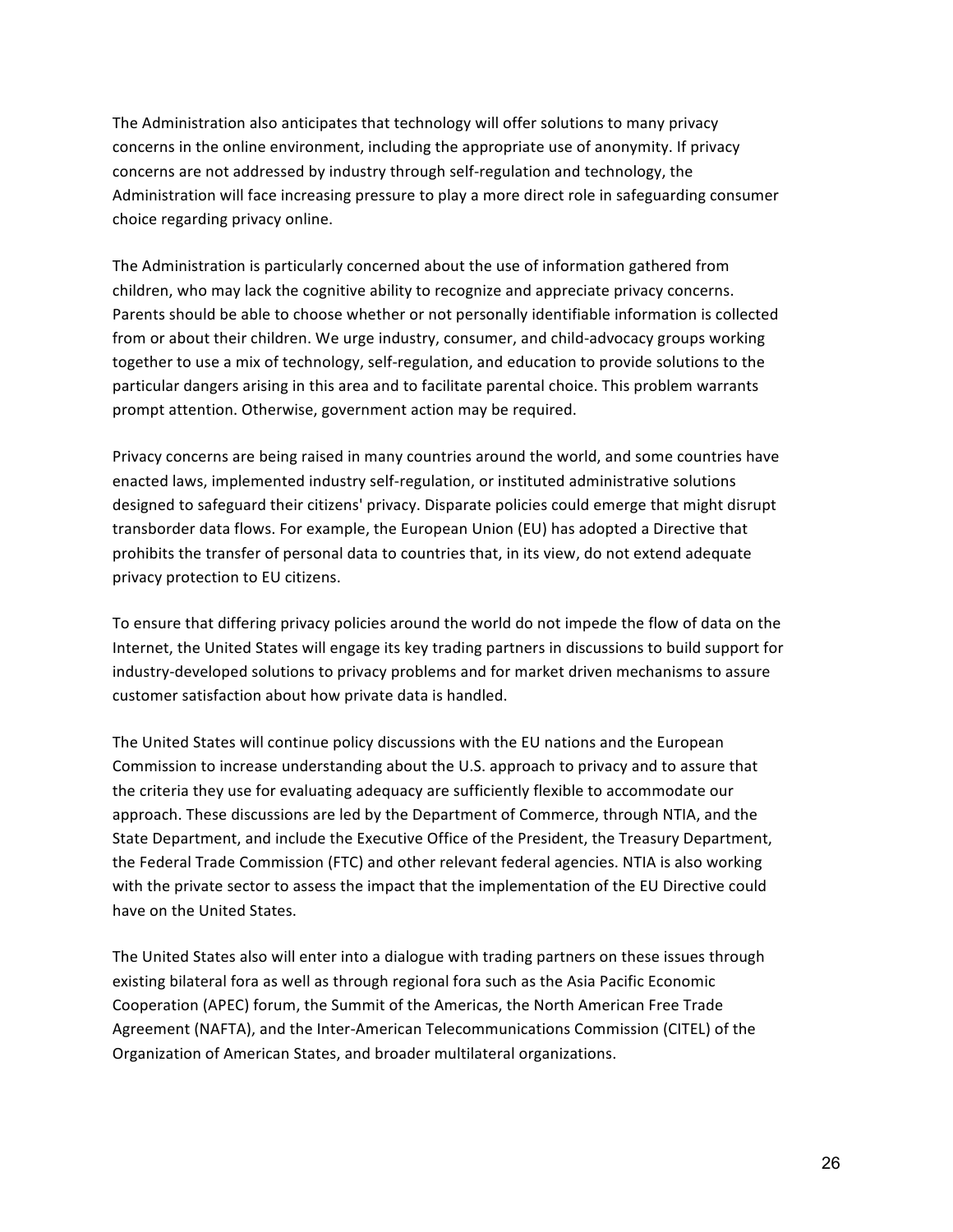The Administration considers data protection critically important. We believe that private efforts of industry working in cooperation with consumer groups are preferable to government regulation, but if effective privacy protection cannot be provided in this way, we will reevaluate this policy.

### **6. SECURITY**

The GII must be secure and reliable. If Internet users do not have confidence that their communications and data are safe from unauthorized access or modification, they will be unlikely to use the Internet on a routine basis for commerce. A secure GII requires:

- (1) secure and reliable telecommunications networks;
- (2) effective means for protecting the information systems attached to those networks; (3) effective means for authenticating and ensuring confidentiality of electronic information to protect data from unauthorized use; and
- (4) well trained GII users who understand how to protect their systems and their data.

There is no single "magic" technology or technique that can ensure that the GII will be secure and reliable. Accomplishing that goal requires a range of technologies (encryption, authentication, password controls, firewalls, etc.) and effective, consistent use of those technologies, all supported globally by trustworthy key and security management infrastructures.

Of particular importance is the development of trusted certification services that support the digital signatures that will permit users to know whom they are communicating with on the Internet. Both signatures and confidentiality rely on the use of cryptographic keys. To promote the growth of a trusted electronic commerce environment, the Administration is encouraging the development of a voluntary, market-driven key management infrastructure that will support authentication, integrity, and confidentiality.

Encryption products protect the confidentiality of stored data and electronic communications by making them unreadable without a decryption key. But strong encryption is a double-edged sword. Law abiding citizens can use strong encryption to protect their trade secrets and personal records. But those trade secrets and personal records could be lost forever if the decrypt key is lost. Depending upon the value of the information, the loss could be quite substantial. Encryption can also be used by criminals and terrorists to reduce law enforcement capabilities to read their communications. Key recovery based encryption can help address some of these issues.

In promoting robust security needed for electronic commerce, the Administration has already taken steps that will enable trust in encryption and provide the safeguards that users and society will need. The Administration, in partnership with industry, is taking steps to promote the development of market-driven standards, public-key management infrastructure services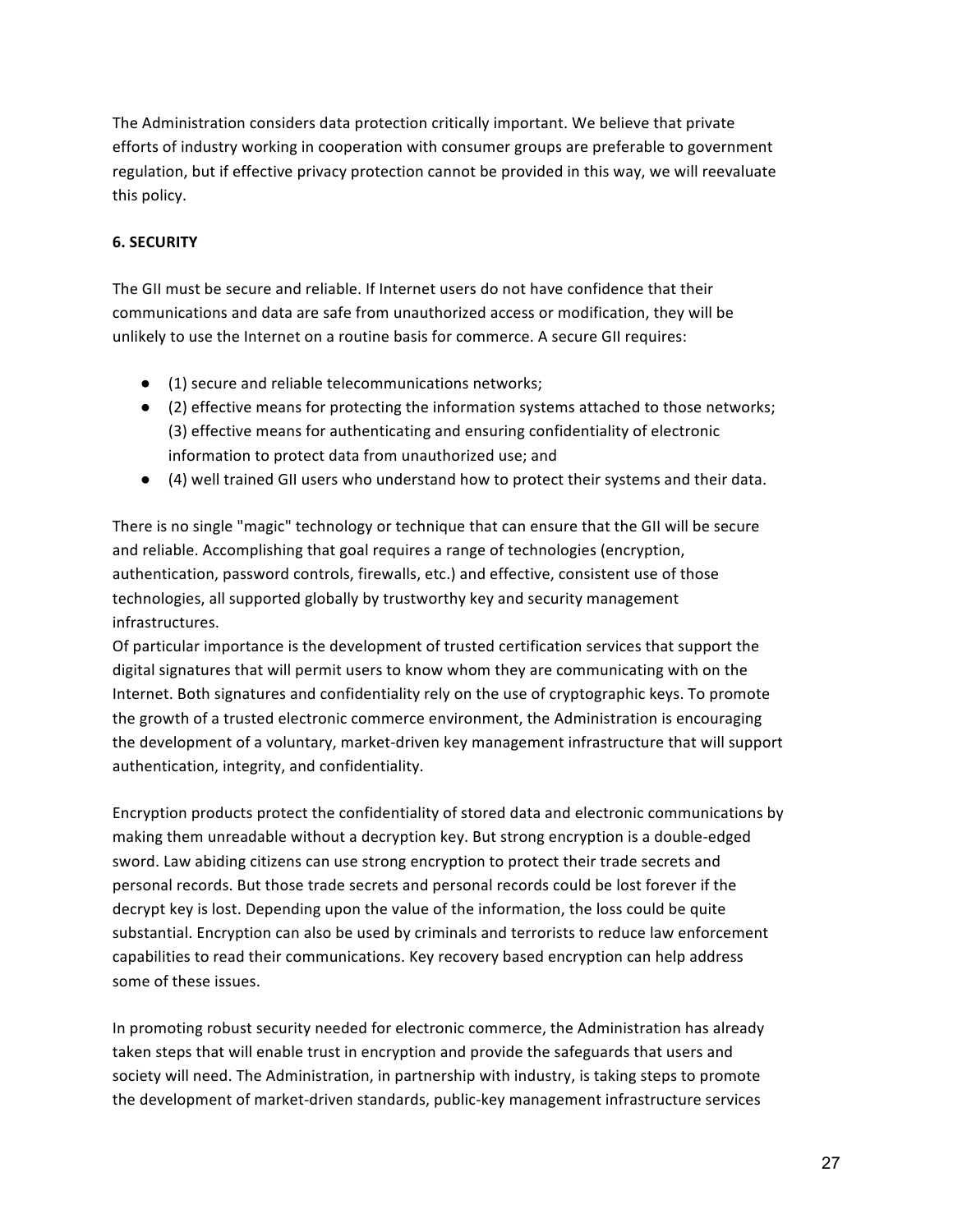and key recoverable encryption products. Additionally, the Administration has liberalized export controls for commercial encryption products while protecting public safety and national security interests.

The Administration is also working with Congress to ensure legislation is enacted that would facilitate development of voluntary key management infrastructures and would govern the release of recovery information to law enforcement officials pursuant to lawful authority. The U.S. government will work internationally to promote development of market-driven key management infrastructure with key recovery. Specifically, the U.S. has worked closely within the OECD to develop international guidelines for encryption policies and will continue to promote the development of policies to provide a predictable and secure environment for global electronic commerce.

### **III. Market Access Issues**

#### **7. TELECOMMUNICATIONS INFRASTRUCTURE AND INFORMATION TECHNOLOGY**

Global electronic commerce depends upon a modern, seamless, global telecommunications network and upon the computers and information appliances that connect to it. Unfortunately, in too many countries, telecommunications policies are hindering the development of advanced digital networks. Customers find that telecommunications services often are too expensive, bandwidth is too limited, and services are unavailable or unreliable. Likewise, many countries maintain trade barriers to imported information technology, making it hard for both merchants and customers to purchase the computers and information systems they need to participate in electronic commerce.

In order to spur the removal of barriers, in March 1994, Vice President Gore spoke to the World Telecommunications Development Conference in Buenos Aires. He articulated several principles that the U.S. believes should be the foundation for government policy, including:

- (1) encouraging private sector investment by privatizing government-controlled telecommunications companies;
- (2) promoting and preserving competition by introducing competition to monopoly phone markets, ensuring interconnection at fair prices, opening markets to foreign investment, and enforcing anti-trust safeguards;
- (3) guaranteeing open access to networks on a non-discriminatory basis, so that GII users have access to the broadest range of information and services; and
- (4) implementing, by an independent regulator, pro-competitive and flexible regulation that keeps pace with technological development.

Domestically, the Administration recognizes that there are various constraints in the present network that may impede the evolution of services requiring higher bandwidth. Administration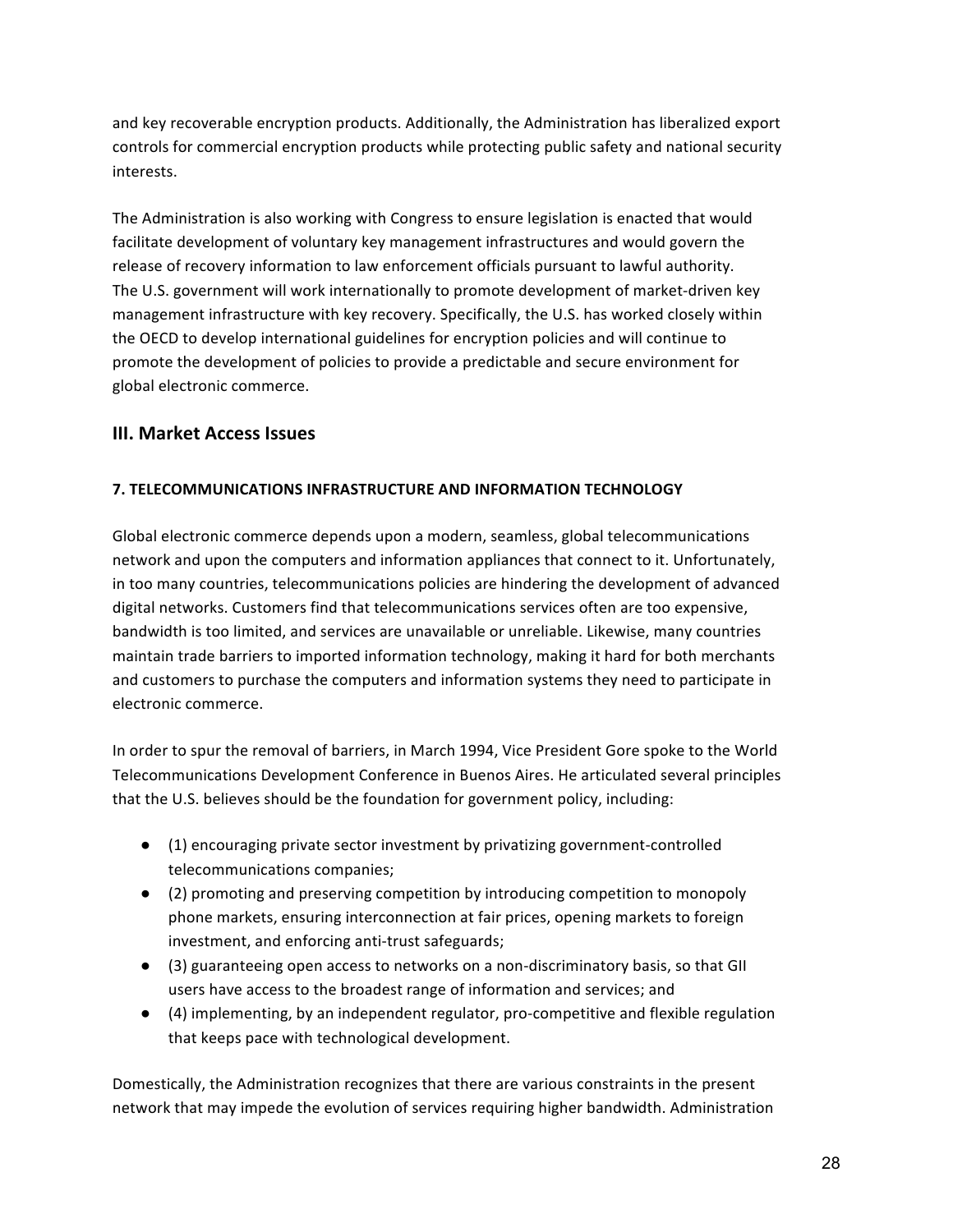initiatives include Internet II, or Next Generation Internet. In addition, the FCC has undertaken several initiatives designed to stimulate bandwidth expansion, especially to residential and small/home office customers.

The goal of the United States will be to ensure that online service providers can reach end-users on reasonable and nondiscriminatory terms and conditions. Genuine market opening will lead to increased competition, improved telecommunications infrastructures, more customer choice, lower prices and increased and improved services.

#### Areas of concern include:

- **Leased lines:** Data networks of most online service providers are constructed with leased lines that must be obtained from national telephone companies, often monopolies or governmental entities. In the absence of effective competition, telephone companies may impose artificially inflated leased line prices and usage restrictions that impede the provision of service by online service providers.
- Local loops pricing: To reach their subscribers, online service providers often have no choice but to purchase local exchange services from monopoly or government-owned telephone companies. These services also are often priced at excessive rates, inflating the cost of data services to customers.
- **•** Interconnection and unbundling: Online service providers must be able to interconnect with the networks of incumbent telecommunication companies so that information can pass seamlessly between all users of the network. Monopolies or dominant telephone companies often price interconnection well above cost, and refuse to interconnect because of alleged concerns about network compatibility or absence of need for other providers.
- **Attaching equipment to the network:** Over the years, some telecommunication providers have used their monopoly power to restrict the connection of communication or technology devices to the network. Even when the monopoly has been broken, a host of unnecessary burdensome "type acceptance" practices have been used to retard competition and make it difficult for consumers to connect.
- **•** Internet voice and multimedia: Officials of some nations claim that "real time" services provided over the Internet are "like services" to traditionally regulated voice telephony and broadcasting, and therefore should be subject to the same regulatory restrictions that apply to those traditional services. In some countries, these providers must be licensed, as a way to control both the carriage and content offered. Such an approach could hinder the development of new technologies and new services.

In addition, countries have different levels of telecommunications infrastructure development, which may hinder the global provision and use of some Internet-based services. The Administration believes that the introduction of policies promoting foreign investment,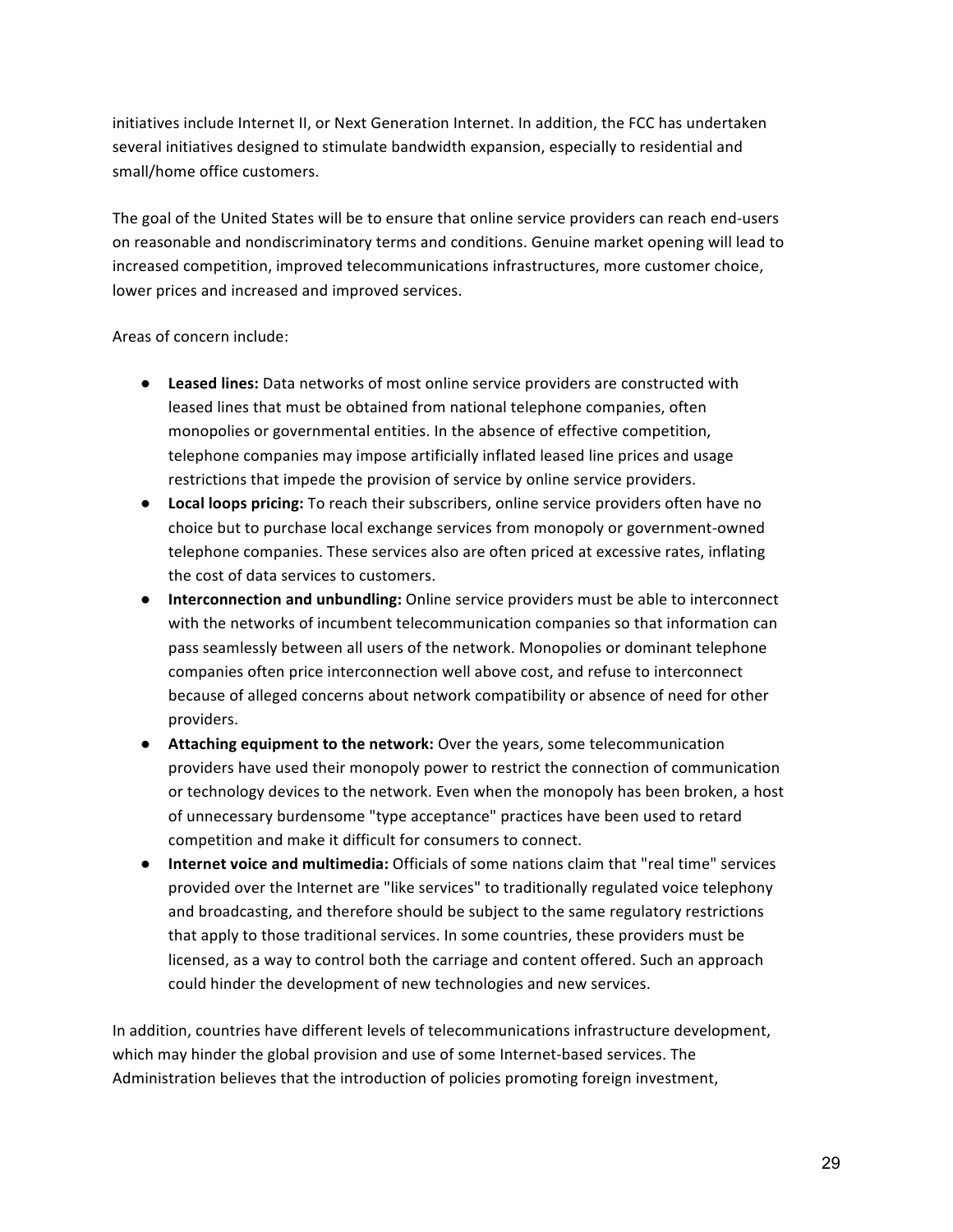competition, regulatory flexibility and open access will support infrastructure development and the creation of more data-friendly networks.

To address these issues, the Administration successfully concluded the WTO Basic Telecommunications negotiations, which will ensure global competition in the provision of basic telecommunication services and will address the many underlying issues affecting online service providers. During those negotiations, the U.S. succeeded in ensuring that new regulatory burdens would not be imposed upon online service providers that would stifle the deployment of new technologies and services.

As the WTO Agreement is implemented, the Administration will seek to ensure that new rules of competition in the global communications marketplace will be technology neutral and will not hinder the development of electronic commerce. In particular, rules for licensing new technologies and new services must be sufficiently flexible to accommodate the changing needs of consumers while allowing governments to protect important public interest objectives like universal service. In this context, rules to promote such public interest objectives should not fall disproportionately on any one segment of the telecommunications industry or on new entrants. The Administration will also seek effective implementation of the Information Technology Agreement concluded by the members of the WTO in March 1997, which is designed to remove tariffs on almost all types of information technology. Building on this success, and with the encouragement of U.S. companies, the administration is developing plans for ITA II, in which it will to seek to remove remaining tariffs on, and existing non-tariff barriers to, information technology goods and services. In addition, the Administration is committed to finding other ways to streamline requirements to demonstrate product conformity, including through Mutual Recognition Agreements (MRAS) that can eliminate the need for a single product to be certified by different standards laboratories across national borders.

Bilateral exchanges with individual foreign governments, regional fora such as APEC and CITEL, and multilateral fora such as the OECD and ITU, and various other fora (i.e. international alliances of private businesses, the International Organization of Standardization [ISO], the International Electrotechnical Commission [IEC]), also will be used for international discussions on telecommunication-related Internet issues and removing trade barriers that inhibit the export of information technology. These issues include the terms and conditions governing the exchange of online traffic, addressing, and reliability. In all fora, U.S. Government positions that might influence Internet pricing, service delivery options or technical standards will reflect the principles established in this paper and U.S. Government representatives will survey the work of their study groups to ensure that this is the case.

In addition, many Internet governance issues will best be dealt with by means of private, open standards processes and contracts involving participants from both government and the private sector. The U.S. government will support industry initiatives aimed at achieving the important goals outlined in this paper.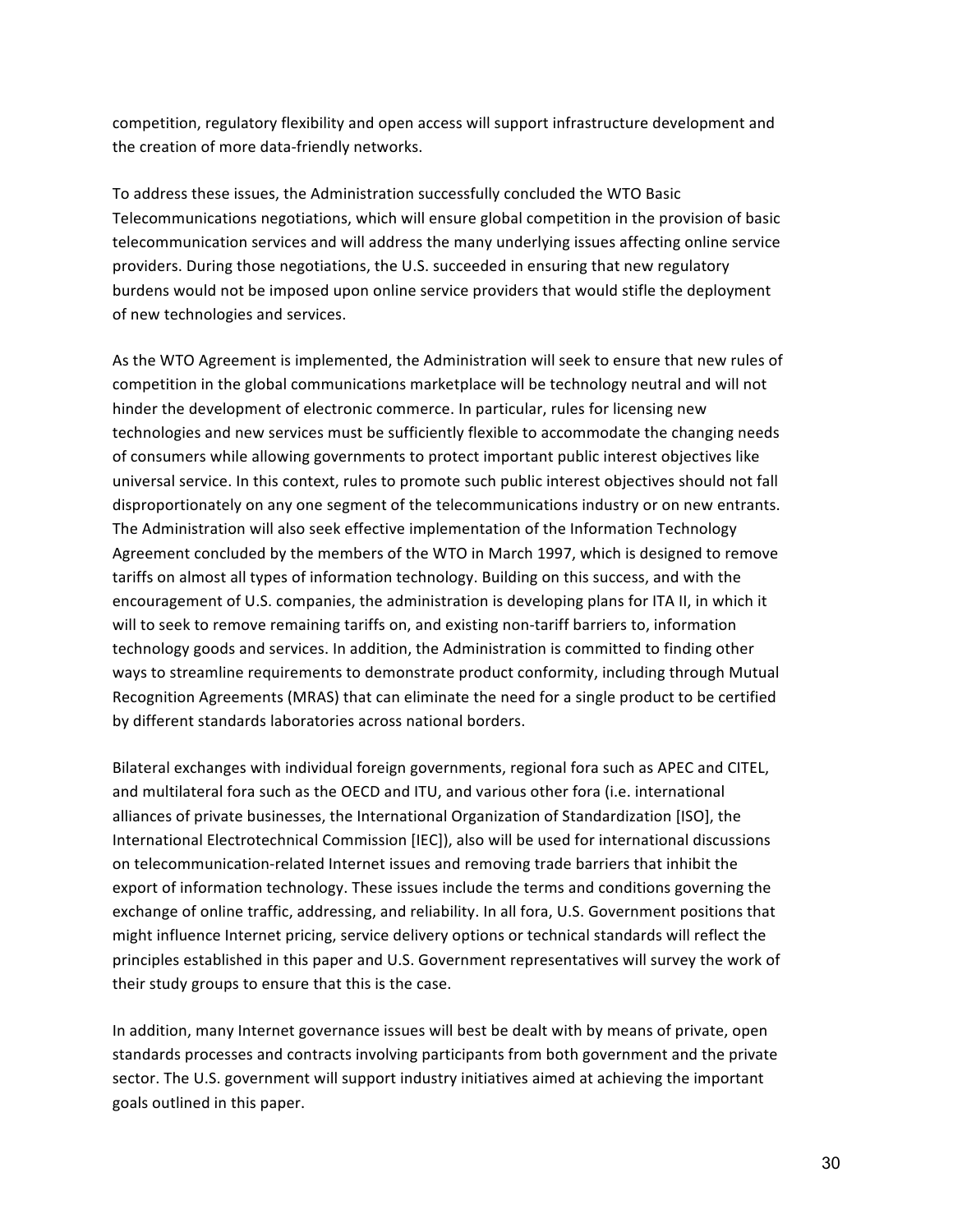#### **8. CONTENT**

The U.S. government supports the broadest possible free flow of information across international borders. This includes most informational material now accessible and transmitted through the Internet, including through World Wide Web pages, news and other information services, virtual shopping malls, and entertainment features, such as audio and video products, and the arts. This principle extends to information created by commercial enterprises as well as by schools, libraries, governments and other nonprofit entities.

In contrast to traditional broadcast media, the Internet promises users greater opportunity to shield themselves and their children from content they deem offensive or inappropriate. New technology, for example, may enable parents to block their children's access to sensitive information or confine their children to pre-approved websites.

To the extent, then, that effective filtering technology becomes available, content regulations traditionally imposed on radio and television would not need to be applied to the Internet. In fact, unnecessary regulation could cripple the growth and diversity of the Internet.

The Administration therefore supports industry self-regulation, adoption of competing ratings systems, and development of easy-to-use technical solutions (e.g., filtering technologies and age verification systems) to assist in screening information online.

There are four priority areas of concern:

- **Regulation of content.** Companies wishing to do business over the Internet, and to provide access to the Internet (including U.S. online service providers with foreign affiliates or joint ventures) are concerned about liability based on the different policies of every country through which their information may travel.
- Countries that are considering or have adopted laws to restrict access to certain types of content through the Internet emphasize different concerns as a result of cultural, social, and political difference. These different laws can impede electronic commerce in the global environment.
- The Administration is concerned about Internet regulation of this sort, and will develop an informal dialogue with key trading partners on public policy issues such as hate speech, violence, sedition, pornography and other content to ensure that differences in national regulation, especially those undertaken to foster cultural identity, do not serve as disguised trade barriers.
- **Foreign content quotas.** Some countries currently require that a specific proportion of traditional broadcast transmission time be devoted to "domestically produced" content. Problems could arise on the Internet if the definition of "broadcasting" is changed to extend these current regulations to "new services." Countries also might decide to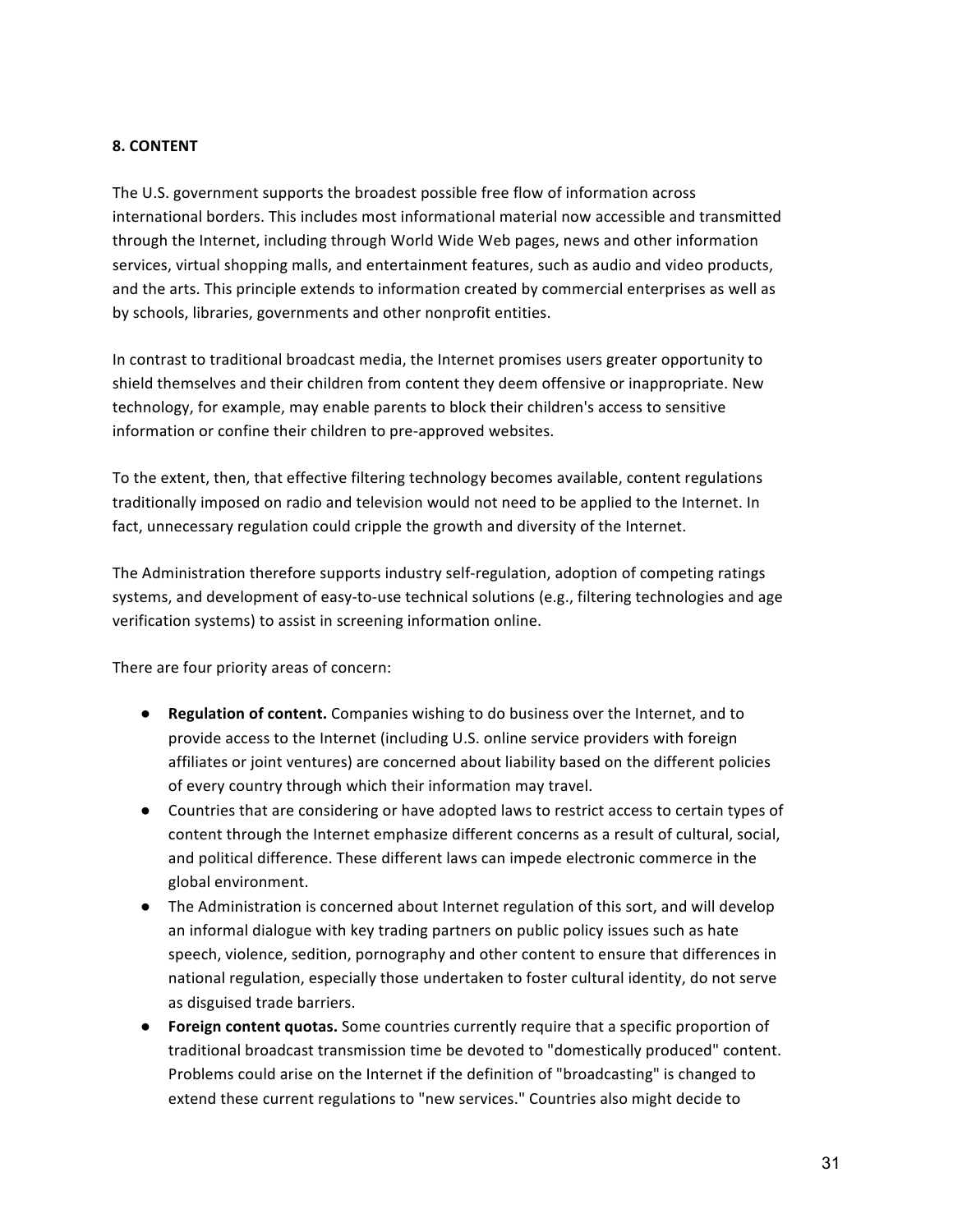regulate Internet content and establish restrictions under administrative authority, rather than under broadcast regulatory structures.

- The Administration will pursue a dialogue with other nations on how to promote content diversity, including cultural and linguistic diversity, without limiting content. These discussions could consider promotion of cultural identity through subsidy programs that rely solely on general tax revenues and that are implemented in a nondiscriminatory manner.
- **Regulation of advertising.** Advertising will allow the new interactive media to offer more affordable products and services to a wider, global audience. Some countries stringently restrict the language, amount, frequency, duration, and type of teleshopping and advertising spots used by advertisers. In principle, the United States does not favor such regulations. While recognizing legitimate cultural and social concerns, these concerns should not be invoked to justify unnecessarily burdensome regulation of the Internet.
- There are laws in many countries around the world that require support for advertising claims. Advertising industry self-regulation also exists in many countries around the globe. Truthful and accurate advertising should be the cornerstone of advertising on all media, including the Internet.
- A strong body of cognitive and behavioral research demonstrates that children are particularly vulnerable to advertising. As a result, the U.S. has well established rules (self-regulatory and otherwise) for protecting children from certain harmful advertising practices. The Administration will work with industry and childrens advocates to ensure that these protections are translated to and implemented appropriately in the online media environment.
- The rules of the "country-of-origin" should serve as the basis for controlling Internet advertising to alleviate national legislative roadblocks and trade barriers.
- **Regulation to prevent fraud.** Recently, there have been a number of cases where fraudulent information on companies and their stocks, and phony investment schemes have been broadcast on the Internet. The appropriate federal agencies (i.e., Federal Trade Commission and the Securities and Exchange Commission) are determining whether new regulations are needed to prevent fraud over the Internet.
- In order to realize the commercial and cultural potential of the Internet, consumers must have confidence that the goods and services offered are fairly represented, that they will get what they pay for, and that recourse or redress will be available if they do not. This is an area where government action is appropriate.

The Administration will explore opportunities for international cooperation to protect consumers and to prosecute false, deceptive, and fraudulent commercial practices in cyberspace.

Federal agencies such as the Department of State, U.S. Trade Representative (USTR), the Commerce Department (NTIA), the FTC, the Office of Consumer Affairs and others have already engaged in efforts to promote such positions, through both bilateral and multilateral channels,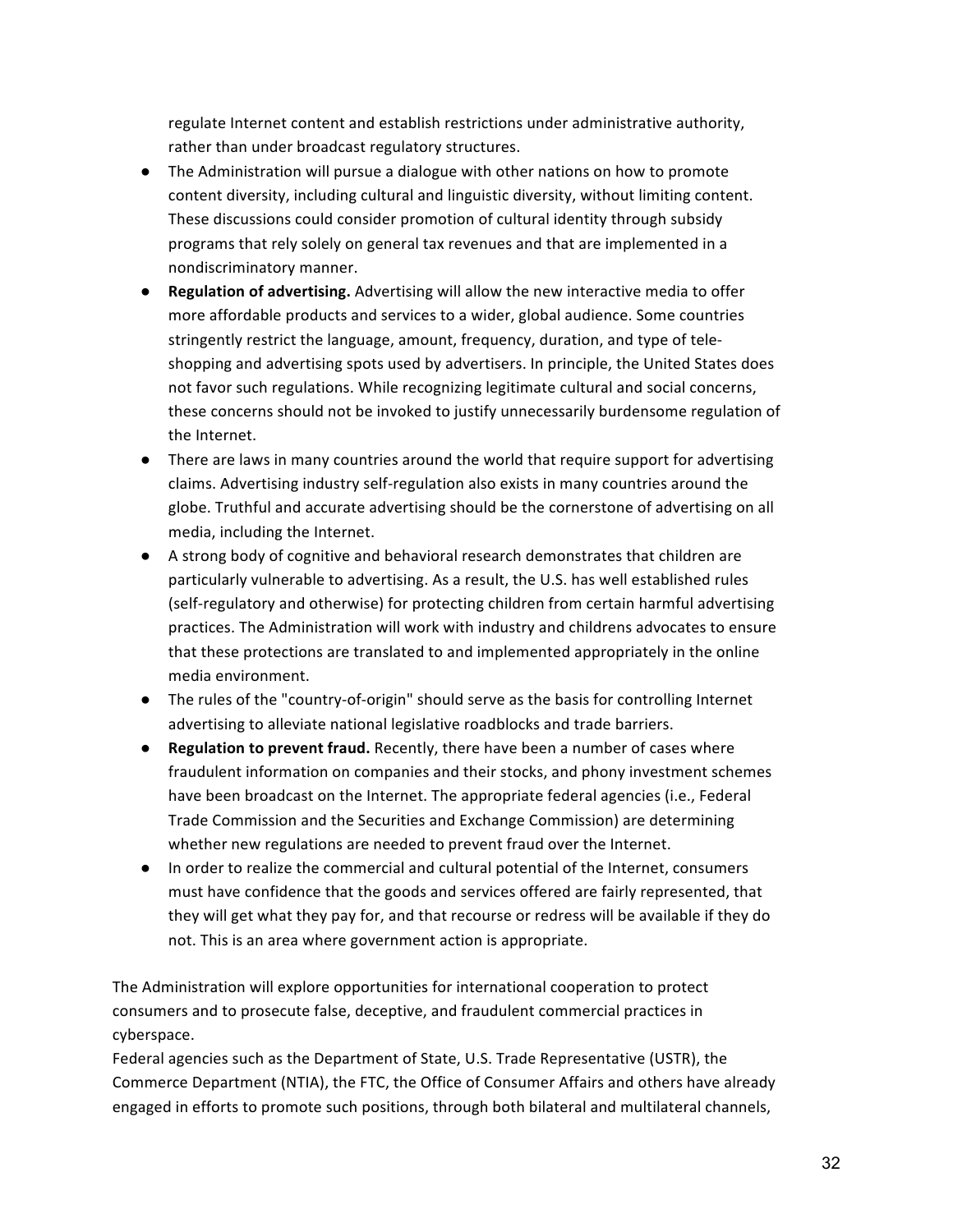including through the OECD, the G-7 Information Society and Development Conference, the Latin American Telecommunications Summits, and the Summit of the Americas process, as well as APEC Telecommunications Ministerials. All agencies participating in such fora will focus on pragmatic solutions based upon the principles in this paper to issues related to content control.

#### **9. TECHNICAL STANDARDS**

Standards are critical to the long term commercial success of the Internet as they can allow products and services from different vendors to work together. They also encourage competition and reduce uncertainty in the global marketplace. Premature standardization, however, can "lock in" outdated technology. Standards also can be employed as de facto nontariff trade barriers, to "lock out" non-indigenous businesses from a particular national market. The United States believes that the marketplace, not governments, should determine technical standards and other mechanisms for interoperability. Technology is moving rapidly and government attempts to establish technical standards to govern the Internet would only risk inhibiting technological innovation. The United States considers it unwise and unnecessary for governments to mandate standards for electronic commerce. Rather, we urge industry driven multilateral fora to consider technical standards in this area.

To ensure the growth of global electronic commerce over the Internet, standards will be needed to assure reliability, interoperability, ease of use and scalability in areas such as:

- electronic payments;
- security (confidentiality, authentication, data integrity, access control, non-repudiation);
- security services infrastructure (e.g., public key certificate authorities);
- electronic copyright management systems;
- video and data-conferencing;
- high-speed network technologies (e.g., Asynchronous Transfer Mode, Synchronous Digital Hierarchy); and
- digital object and data interchange.

There need not be one standard for every product or service associated with the GII, and technical standards need not be mandated. In some cases, multiple standards will compete for marketplace acceptance. In other cases, different standards will be used in different circumstances.

The prevalence of voluntary standards on the Internet, and the medium's consensus-based process of standards development and acceptance are stimulating its rapid growth. These standards flourish because of a non-bureaucratic system of development managed by technical practitioners working through various organizations. These organizations require demonstrated deployment of systems incorporating a given standard prior to formal acceptance, but the process facilitates rapid deployment of standards and can accommodate evolving standards as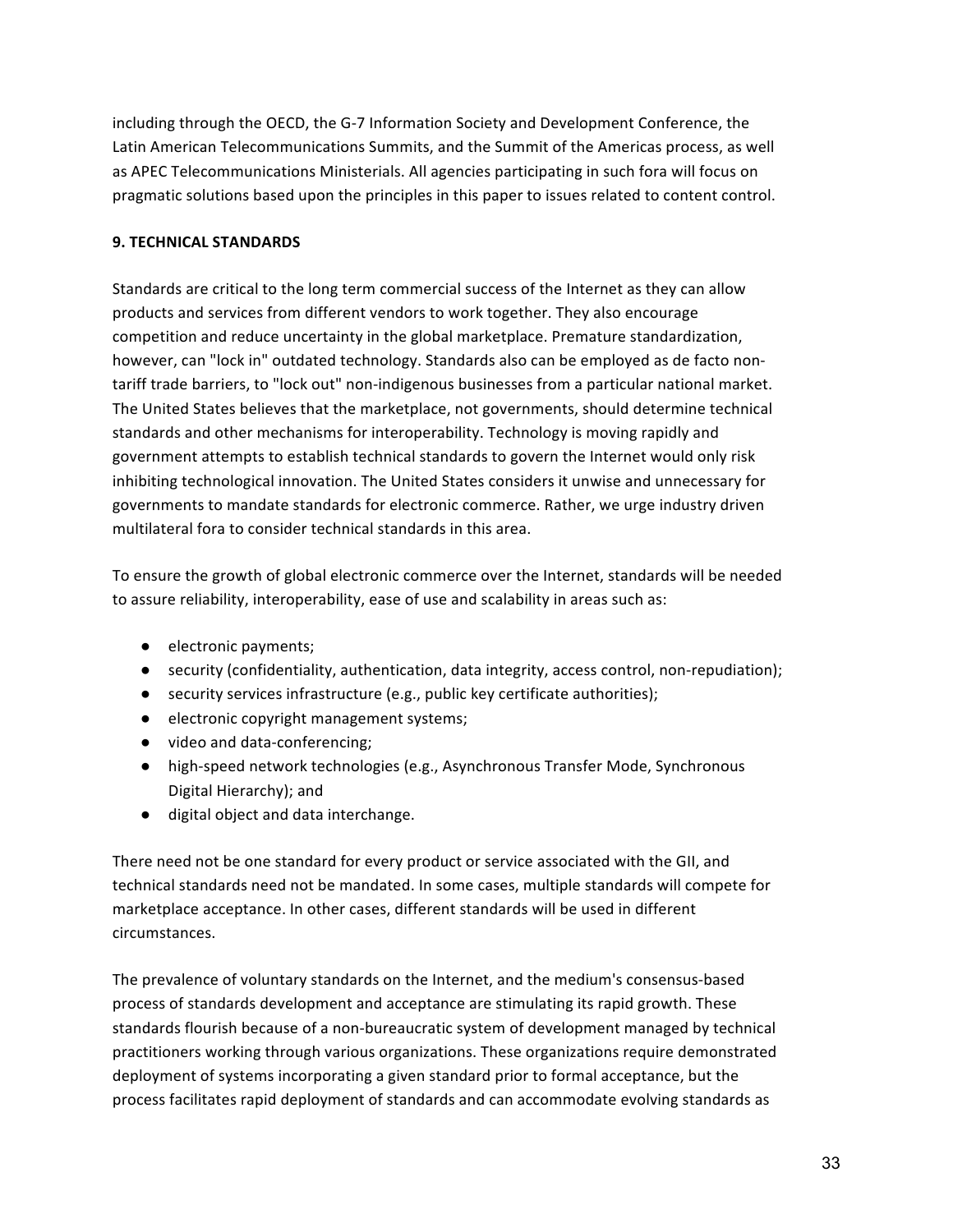well. Only a handful of countries allow private sector standards development; most rely on government-mandated solutions, causing these nations to fall behind the technological cutting edge and creating non-tariff trade barriers.

Numerous private sector bodies have contributed to the process of developing voluntary standards that promote interoperability. The United States has encouraged the development of voluntary standards through private standards organizations, consortia, testbeds and R&D activities. The U.S. government also has adopted a set of principles to promote acceptance of domestic and international voluntary standards.

While no formal government-sponsored negotiations are called for at this time, the United States will use various fora (i.e., international alliances of private businesses, the International Organization for Standardization [ISO], the International Electrotechnical Commission [IEC], International Telecommunications Union [ITU], etc.) to discourage the use of standards to erect barriers to free trade on the developing GII. The private sector should assert global leadership to address standards setting needs. The United States will work through intergovernmental organizations as needed to monitor and support private sector leadership.

### **A COORDINATED STRATEGY**

The success of electronic commerce will require an effective partnership between the private and public sectors, with the private sector in the lead. Government participation must be coherent and cautious, avoiding the contradictions and confusions that can sometimes arise when different governmental agencies individually assert authority too vigorously and operate without coordination.

The variety of issues being raised, the interaction among them, and the disparate fora in which they are being addressed will necessitate a coordinated, targeted governmental approach to avoid inefficiencies and duplication in developing and reviewing policy.

An interagency team will continue to meet in order to monitor progress and update this strategy as events unfold. Sufficient resources will be committed to allow rapid and effective policy implementation.

The process of further developing and implementing the strategy set forth in this paper is as important as the content of the paper itself. The U.S. Government will consult openly and often, with groups representing industry, consumers and Internet users, Congress, state and local governments, foreign governments, and international organizations as we seek to update and implement this paper in the coming years.

Private sector leadership accounts for the explosive growth of the Internet today, and the success of electronic commerce will depend on continued private sector leadership. Accordingly,